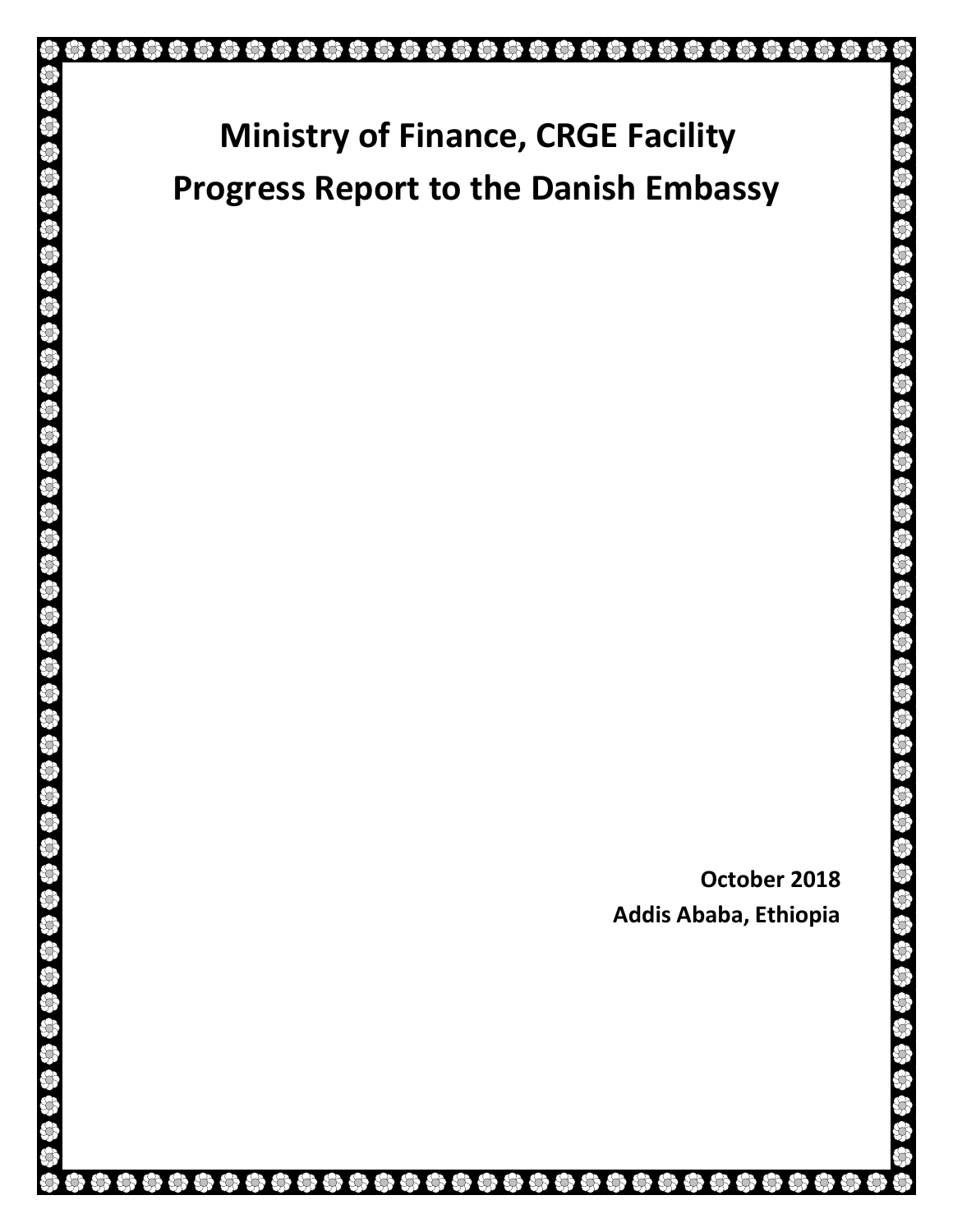# Contents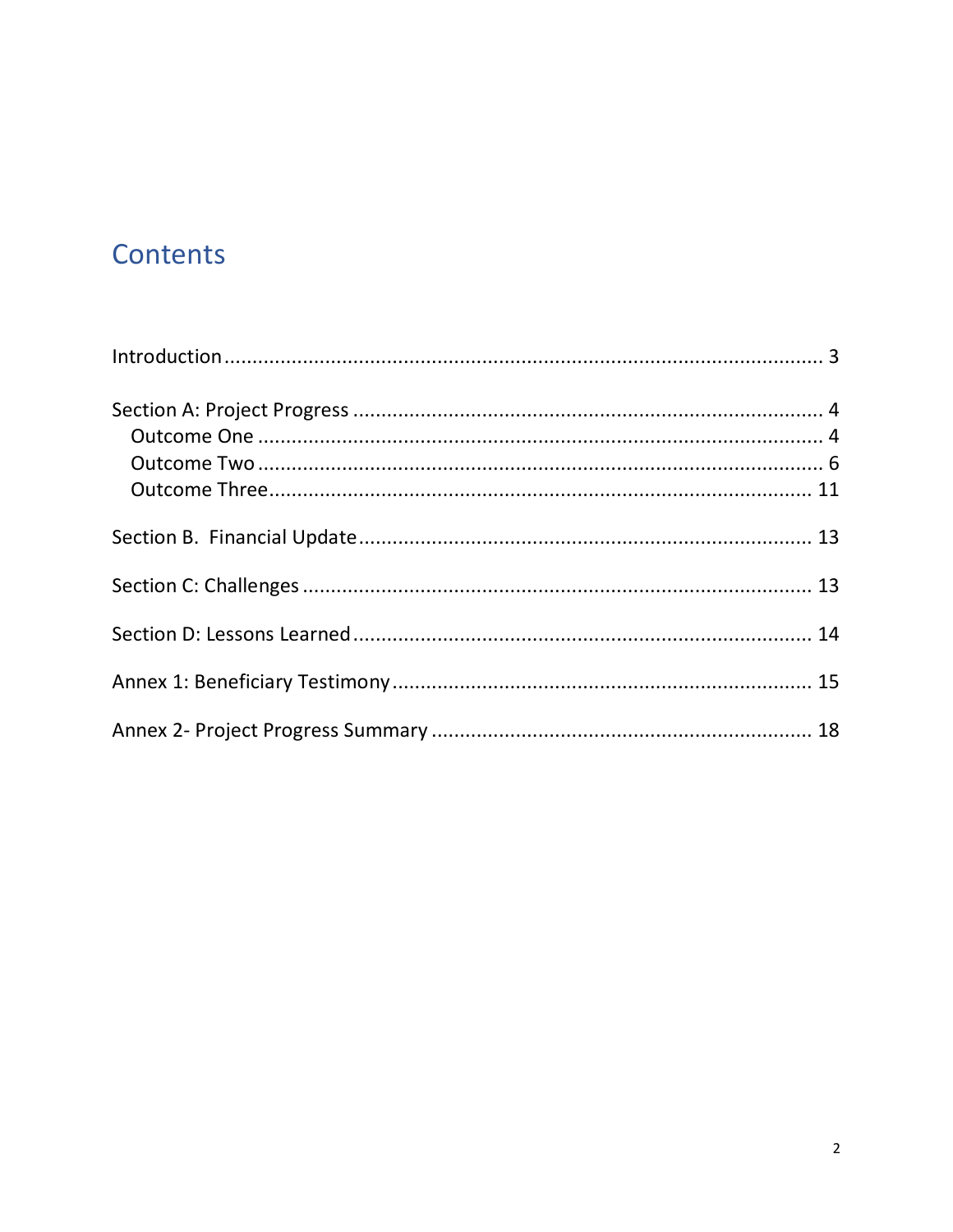### <span id="page-2-0"></span>**INTRODUCTION**

The Ministry of Finance (MoF) and the Danish Embassy in Addis Ababa signed a grant agreement with the total amount of DKK 27.5 million on November 2014 to support greening agricultural transformation in Ethiopia through the CRGE Facility. The MoF and Danish Embassy with active participation of the executing entities (i.e. Ministry of Agriculture and the Environment, Forest and Climate Change commission agreed on an engagement framework including a common result framework, which elaborates the expected results of the support, indicators and targets. Based on this, the CRGE Facility allocated the resource to the two ministries and invited them to submit full project proposals using the CRGE Facility project proposal template.

While the review and appraisal process of the proposals by the CRGE Facility was taking place, the first disbursement from the DANIDA to the CRGE Facility was done on March 9, 2015. After review and appraisal of the project proposals by the CRGE Facility secretariat and approval by the CRGE Facility Management Committee, the MoF and the line ministries signed Memorandum of Understanding (MoU) for project execution. The CRGE Facility subsequently disbursed finance to designated CRGE accounts of the two ministries starting from July 30, 2015. The implementing ministries ensured the establishment of project delivery arrangements from federal to woreda levels and started actual implementation of project activities on September 2015, almost 10 months after the singing of the agreement, and six months after disbursement to the CRGE Facility. This is one of the reasons for the significant delay in the implementation of the project. Hence, for the finalization of the project interventions, the CRGE Facility has requested no cost extension and extended the implementation of the project up until 31 October 2018 with the approval of the Danish Embassy.

This completion report summarizes key accomplishments of the DANIDA supported project from November 2015 to October 2018. Section A highlights the accomplishment of the DANIDA supported projects during the reporting period. Section B, C and D highlight CRGE Facility financial updates, the main challenges encountered, and lesson learned during the project implementation period, respectively.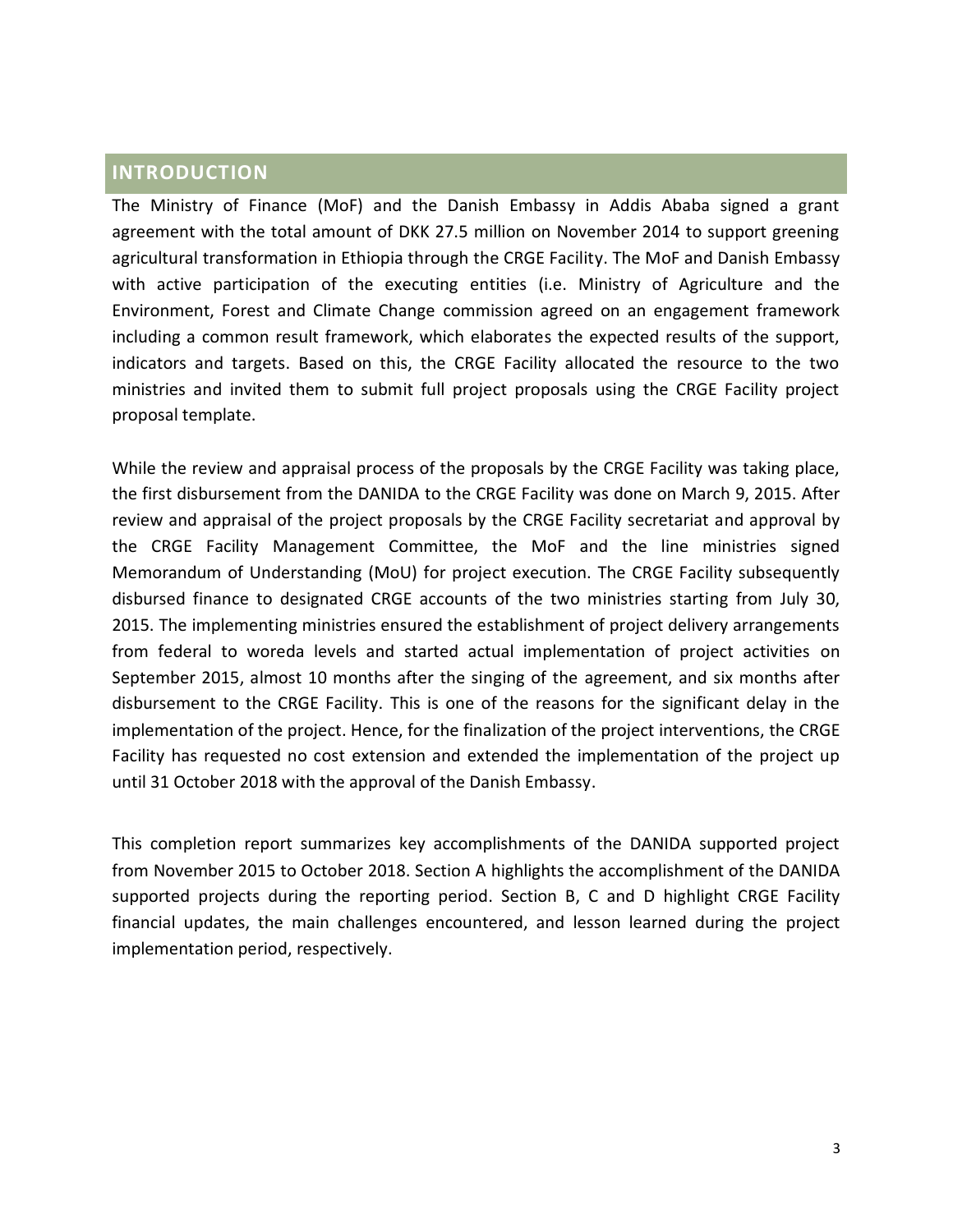# <span id="page-3-0"></span>**SECTION A: PROJECT PROGRESS**

The main objective of this support is to strengthen the Government of Ethiopia's efforts to mainstream and implement CRGE initiatives in the agriculture and forestry sectors. To this end, the project has three complementary components/outcomes: (a) community based (1) watershed management enhanced and (2) Climate Smart crop and livestock production practices and irrigation systems adopted and productivity increased, (b) selected forests are protected, re-established and/or sustainably managed to provide ecosystem services and carbon sequestration, and (c) Strengthened government capacities to plan and report on green, climate resilient development results. The achievements towards each outcome during the period are presented below:

#### <span id="page-3-1"></span>**Outcome One**

# **Community based (1) watershed management enhanced and (2) Climate Smart crop and livestock production practices and irrigation systems adopted and productivity increased**

This outcome is basically expected to rehabilitate about 4,274.7 ha of watershed area and facilitate for 1885 small-holder households to adopt Climate Smart Crop and Livestock production practices in their respective areas. The achievement of these results will ultimately contribute both to the poverty reduction and climate resilient green economy building efforts of the Government in the selected 8 woredas of the four regions: Tigray, Amhara, Oromia and SNNP of Ethiopia. Particularly, this component will improve the resilience capacity of the rural communities or farmers by providing various intervention options including applying physical and biological conservation techniques, water harvesting technologies, adoption of CSA practices to improve both the livestock and crop productivity.

Thus far, all the planned interventions to be implemented by the project support within 8 project woredas of 4 regions are finalized and the achievements of all outputs is 100% as of 31 October 2018. The achievement in this outcome include: about **4,274.7 ha** area of watersheds were covered by different climate smart agriculture (CSA) interventions; of which about **1,732ha** of land was covered by various community based integrated watershed management practices and **2,542.7 ha** of lands were covered by various climate smart crop and livestock practices.

As indicated above, the *2,542.7 ha* of land covered by the various *climate smart crop and livestock* interventions include:

• **78,685** different improved and drought tolerant fruits seedlings;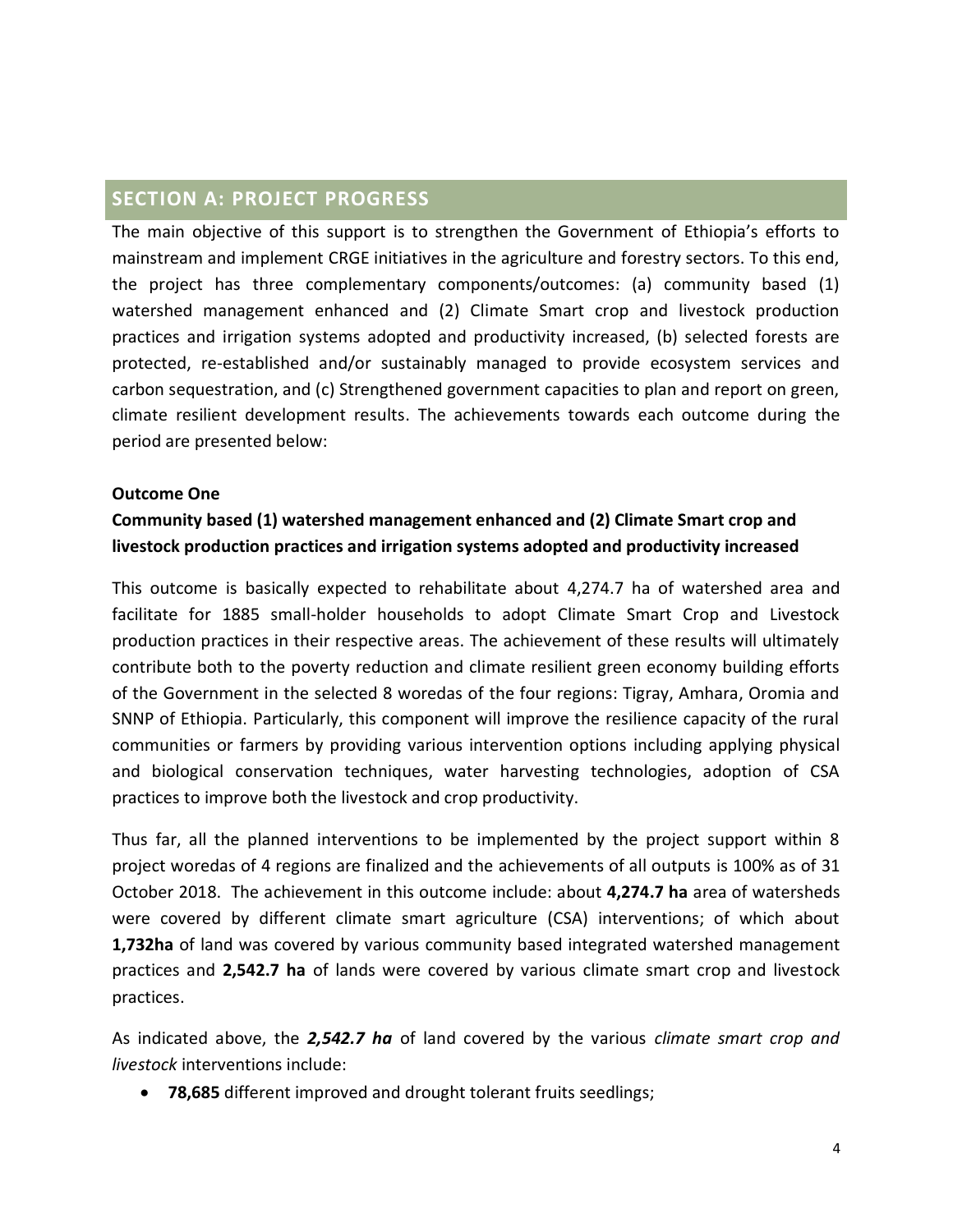- **137,738 Kg** of improved vegetables and cereal crops seeds planted;
- 51 hand dung wells and **41,495 M<sup>3</sup>** ponds were excavated improving access to water supply for livestock, irrigation and households' consumptions;
- 94 water pumps distributed to the beneficiaries and enhanced access to irrigation schemes in the project areas. Specifically, this has served to cover **192.8 ha** area of land with different high value crops;
- 2,832.50 Kg of improved fodder seeds and 323,767 fodder seedlings were distributed, and 30 ha of land covered by different forage and fodders improving the livestock feeds in the project areas;
- 762 improved Shoat, 8,174 Poultry breeds, 204 Modern and 311 transitional beehives were distributed for the farmers which have diversified livelihood options of the project beneficiaries.

### **In terms of the integrated watershed management which covered 1,732ha of land include:**

- 15,062 different types of micro-water harvesting structures;
- 20,549  $M^3$  check dams and 2,624.11 Km of physical soil and water conservation (SWC) structures;
- Stabilized 388 Km of physical SWC by multipurpose biological conservation measures, and
- Plantation of over 6,114,517 forest and forage seedlings.

From the above interventions, 1,885 smallholder farmers households are directly and about 12,374 members of the community indirectly benefited.

According to the post assessment report, the communities observed an increase in ground water, vegetation cover and availability of fodder. Moreover, implementation of the project in the watershed has also created a short term job opportunity and income for households who participated in the communal community construction of pond, gabion check dam, hillside terracing, trenches, construction and stabilization of artificial waterways, construction and stabilization of cutoff drains and other different activities watershed management. It was reported that as a result of the implementation of the various project activities, the average household income from livestock and crop production has increased by 91.6 % from the project baseline .

As for reporting on the amount of greenhouse gases sequestered in the project areas, based on the post assessment project evaluation report, 0.025 Mt CO2-e of greenhouse gases is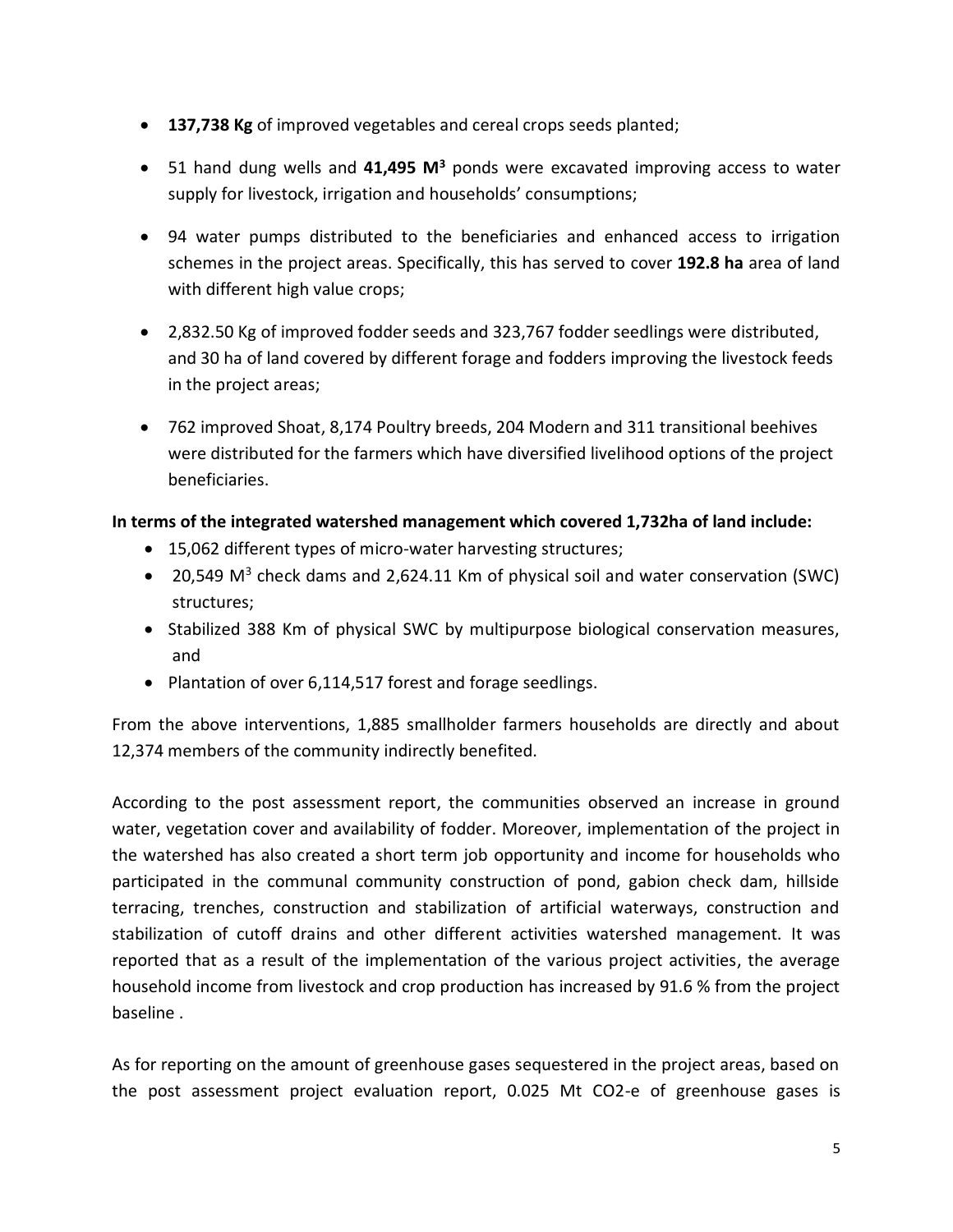sequestered and reduced by the project areas as a result of the climate smart agriculture interventions.

To conclude, the adoption of the above crop & livestock related CSA and integrated watershed management practices by the beneficiaries have contributed to a better management of the degraded and agricultural lands, diversification of livelihood options, improved household income and resilience capacities of the small holder farmers in the project areas.

The project post assessment report which was undertaken during the no cost extension period has among other things captured beneficiary testimonies (see annex).

#### <span id="page-5-0"></span>**Outcome Two**

### **Selected forests are protected, re-established and/or sustainably managed to provide ecosystem services and carbon sequestration**

The Environment Forest and Climate Change Commission has been implementing the project entitled "Protection and Rehabilitation of the Bonga Biosphere Reserve and Enhancing Livelihood of five districts" in Kafa zone, southern Nations, Nationalities, and Peoples Regional State.

The implementation of this project contributing to this outcome was started almost one year after the disbursement of the project budget to the then MEFCC due to institutional reform at the regional level, identification of PFM members and getting permission for the land plot for nursery and plantation purposes took more time than expected.

The project is located in Bonga Biosphere Reserve, covering five woredas, namely, Chena, Chetta, Decha, Gewata and, Tello, in Kefa Zone, SNNP regional state. The project targets the sustainable management of the Bonga biosphere reserve, which is one of the major forest stocks of the country with high biodiversity and ecosystem values, through participatory forest management approach.

The central focus of this outcome is the protection, re-establishment and/or sustainable management of selected forests in the four regions. The key model applied in this context is a participatory forest management approach. The project thus covered interventions related to value chain approaches to developing non-timber products; vegetable and fruit production, honey, herbs and essential oils, coffee and spices, reforestation, eco-tourism, sustainable timber production, and also water conservation. These combined focuses are expected to increase income from alternative economic opportunities (ecosystem services) and environmentally sustainable practices. Under this component/outcome, the different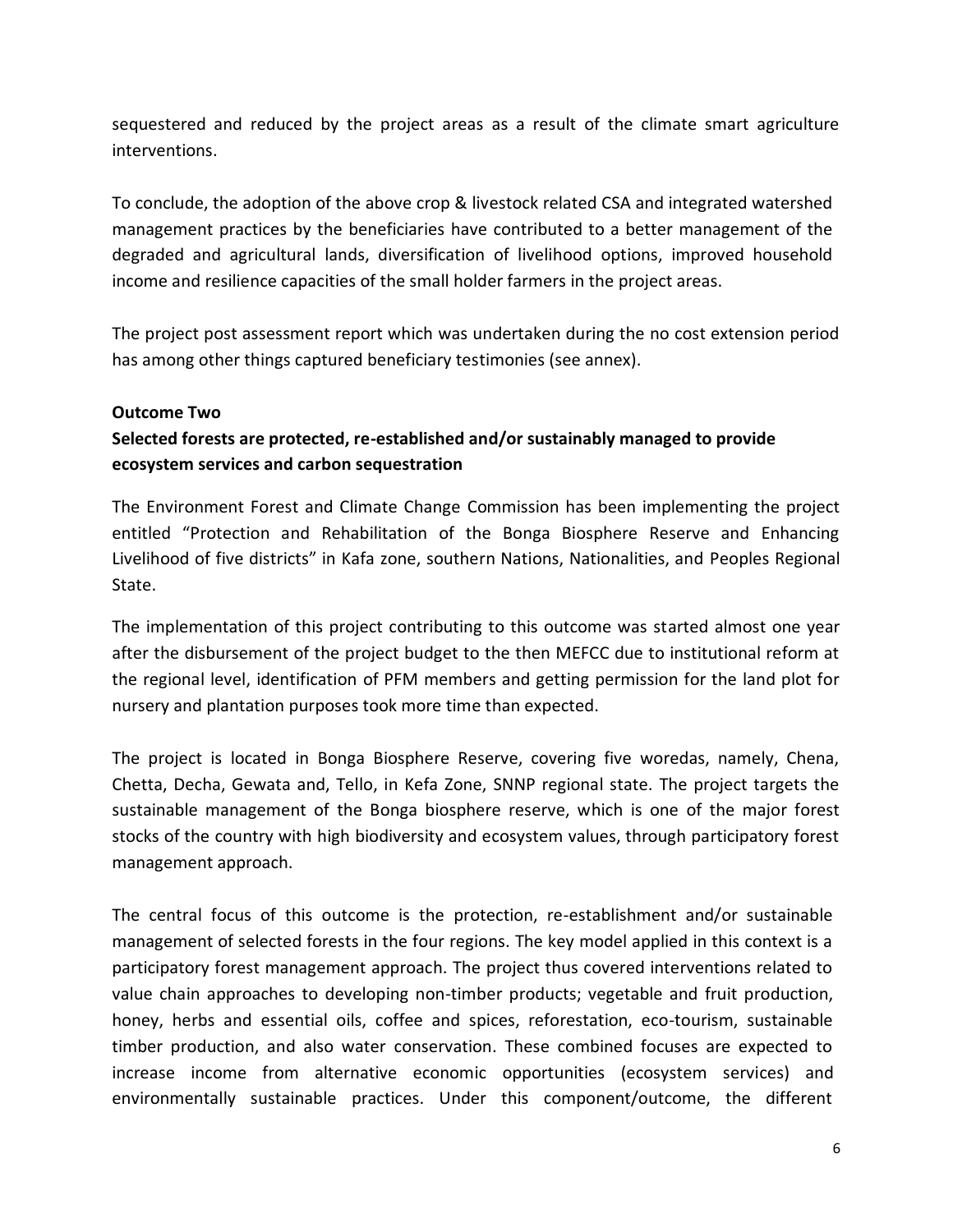interventions were mainly envisaged to protect 105,000 hectares (50% of the 210,000 ha) land and improve forest management systems on 200,000 hectares of land.

In view of the above key interventions, the achievement of the project towards contributing to this outcome is summarized as follows:

**Protection of Core and Buffer Zones:** The project has contributed to the protection of 25,000 hectares of biosphere area of the core zone from deforestation and illegal encroachment and a protection of 80,000 hectares of buffer zones through the combined and participatory interventions. The achievement of the project to this end is therefore about 100% compared with the target of protecting 105,000 ha (i.e. 50% of the 210,000 ha).

The local bylaws established, and the PFM members livelihood transformed**:** External and internal forest demarcations of 2892.125 ha of natural forest, management plan and agreement document, and area map have been developed. Thus far, Local community bylaws were developed for the five project woredas and PFM graduation was conducted in one of the woreda (Chata woreda which has four PFM). These systems together have contributed to reduce pressure on the forest resources and improved management of the forest. The PFM members have been shifting their daily income from selling of fuel wood to generate income from livelihood enhancement activities by engaging as daily laborer and benefiting from livelihood improvement interventions.

During the project implementation period, the project has provided alternative livelihood options for the local community members by creating employment opportunities for 2000 local community members. These have engaged the user groups from the five project woredas and 20 Kebeles. To this end, the user groups have engaged in five intervention areas including: 300 members in wild coffee growing, 200 in mushroom, 500 in honey production, 500 in Fruit trees development, 200 in forest seedling development and 300 in spice production. Moreover, some of the local community members also engaged in the plantation and regeneration of multi-purpose and indigenous species in the buffer and transition zones of the biosphere and the project has indirectly benefited more than 400,000 community members.

The introduction of these integrated livelihood practices together with the plantation and regeneration of multi-purpose and indigenous species therefore contributed to an improved Participatory Forest Management (PFM) system in the project area. In turn, this PFM system has contributed to an improved sense of ownership and management capacities. The project has enhanced the understanding level of the user groups on the roles of the forests, its development and managements, which led to behavioral/attitudinal changes among the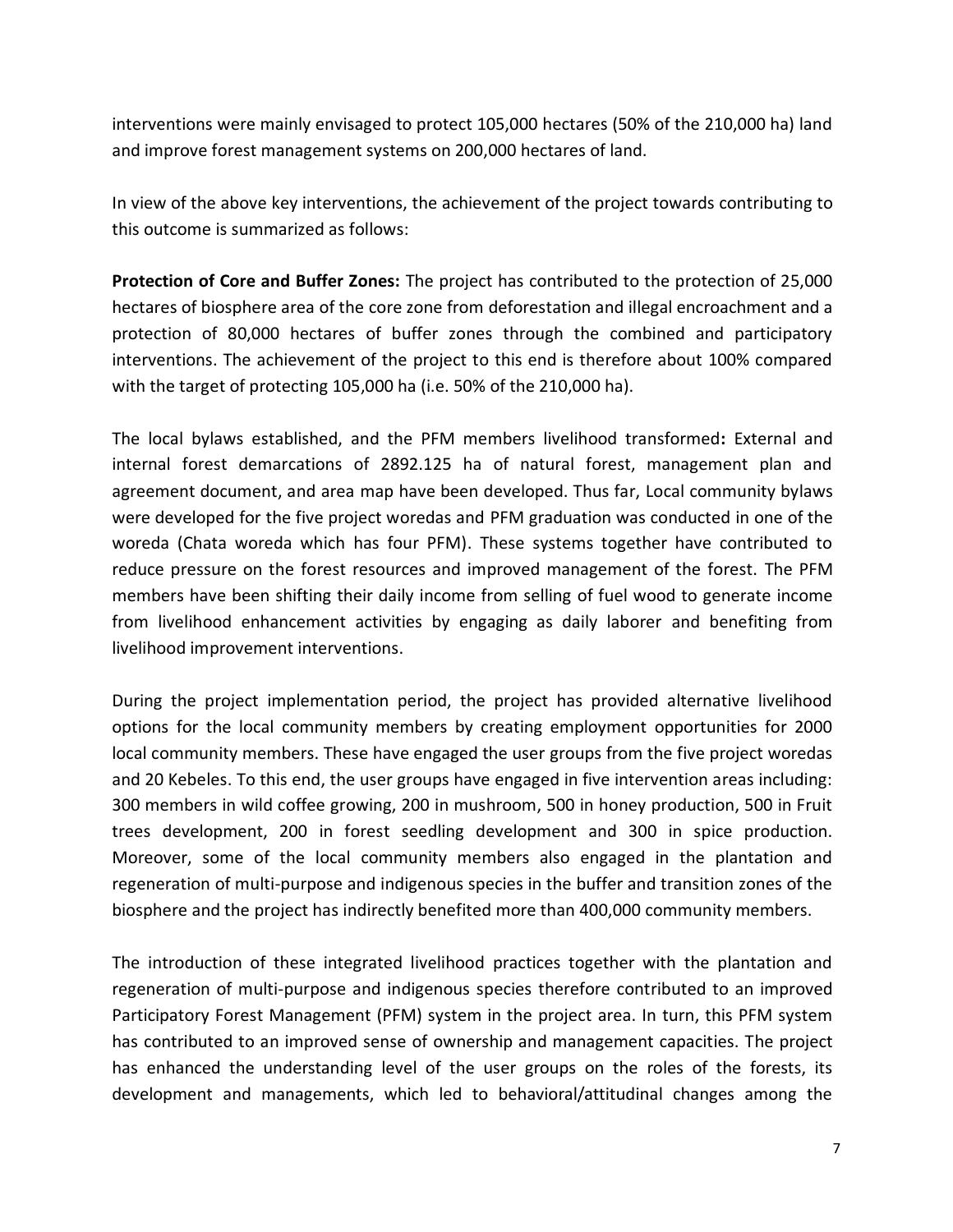community members. The community members living around the forest have realized that their livelihood for existence is highly linked to the forest resources. This can be witnessed by the different practices on the ground such as their involvements in the establishment of nursery sites (more of indigenous tree seedlings) nearby the forest to undertake plantation in the degraded areas both within and around the forests. Further, plantation of Bamboo forests is being undertaken by the user groups for the development of the forest as well as livelihood improvement.

**Diversification of Livelihoods for Forest User Groups:** The forest conservation efforts have had livelihood support integrated for the forest dependent community members (user groups). The livelihood interventions were selected based on consultation with communities, woreda agriculture extension experts and the zone's livelihood experts. The key interventions included beekeeping, forest coffee seedling production, mushroom production, establishment of fruit nurseries, and spices plantation. Key achievements under each activity are described below.

#### **Beekeeping**

Distribution of 1000 modern beehives and construction of 100 sheds (20 in each woreda) were completed in the project period. The hives were constructed by a local micro enterprise following a bid process at a cost of 889.75 ETB/hive.

These supported the 5 user groups in the 5 woredas with a total of 500 beneficiaries. From the 1000 beehives, that were provided to the communities, 179 were delivered to the community groups earlier and had ample time for preparation before the harvest season. Therefore, bee colony transfer was done only for these 179 hives; however, the colonies were unstable in many of the hives, and communities were able to harvest only from the 82 hives. The user groups have harvested 277kg of honey in one harvesting season from these 82 beehives. The first round of harvest was low with an average of 3.4kg/hive as opposed to the estimated average 7-15kg/hive. This is mainly attributed to the stability and strength of the bee colony as well as availability of food in some of the sheds. To support the seasonal flowering in the forest, plantation of flowering plants is yet to be done in most of the sheds.

However, though the first round yield was low, it has still been quite encouraging for the user groups to harvest within a short period of time. If proper management continues, the groups are expected to start making profit soon. The average price for honey is 100 ETB/kg, while the average cost of establishing one hive is 1,115 ETB. Therefore, even if the hives start production of the minimum estimated 7kg in the next seasons the cost will be covered in the first year (there are two harvest seasons in a year).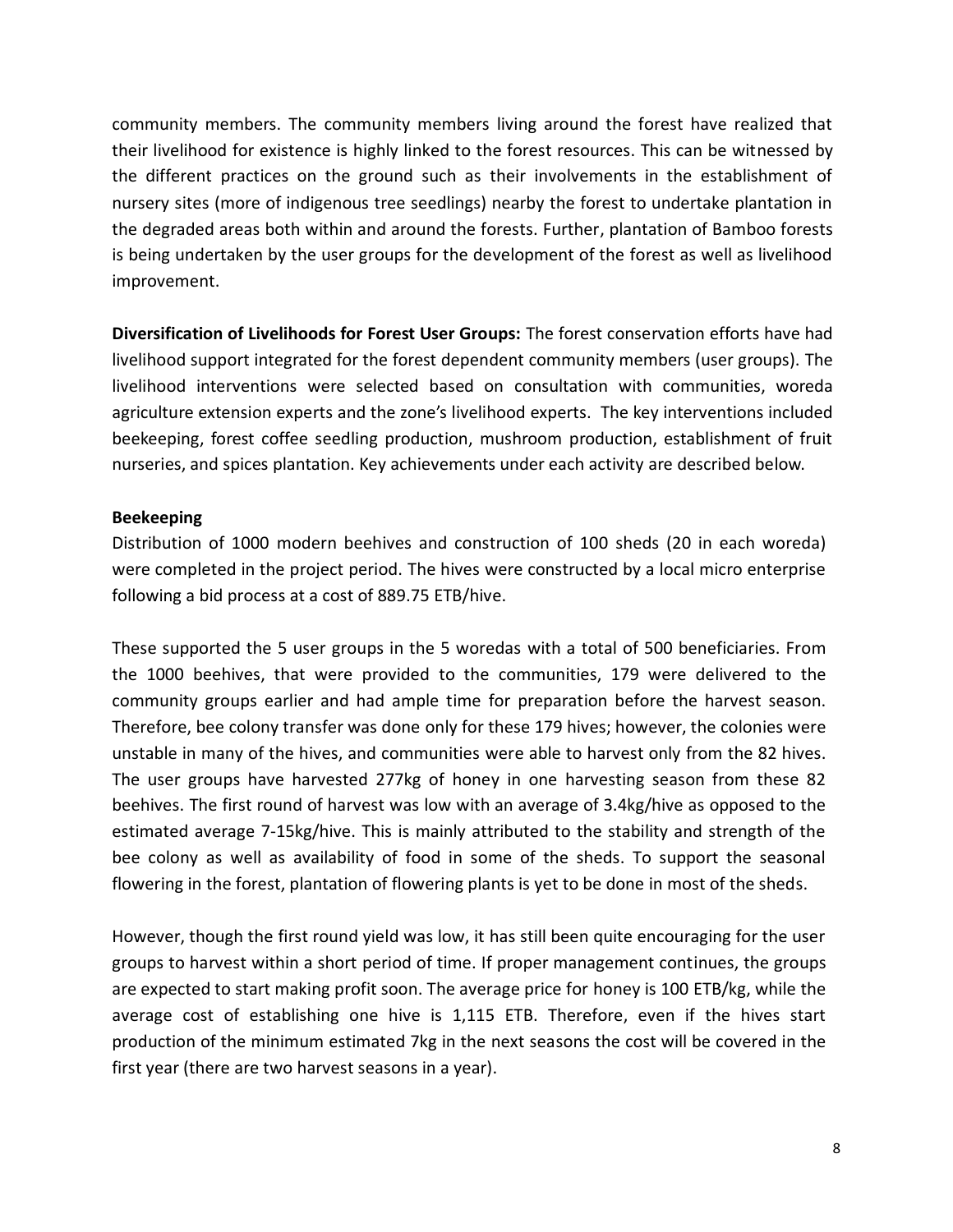With additional support from the phase II program, following feasibility study, these groups are expected to be strengthened and be examples to their communities. Further, the transition from traditional to modern beehives provided better opportunities for women to own resources and actively participate in beekeeping.

#### **Forest Coffee Development**

By the end of the program, 1,390,940 coffee seedlings with the survival rate of 83% were planted on 487.35ha in the 5 kebeles. From the total seedling planted 31% was planted in the forest users' communal land (166.6 ha), 59% was planted by the forest user group members on their own private land (320.75 ha) and 10% was sold. The seedlings are currently managed by the 5 user groups in 19 nursery sites which will also serve as sources of seedlings beyond the project period. The forest user groups have managed to earn a total of 48,788.75 ETB through sell of the coffee seedlings. The coffee plantations are expected to be good income source for the community. Assuming good management practice and environmental conditions, average yield per ha is estimated at 8 quintal/year. Therefore, with 50 ETB/kg estimation the community will be able to earn 40,000 ETB/ha and on average.

#### **Mushroom Production**

Construction of the mushroom house for two districts and procurement of the necessary equipment have been finalized. There was a continuous dialogue with the local authorities on the choice of source of power (Solar vs. Electric power) to be used for the operationalization of the mushroom production which took quite significant time. Finally, agreement was reached with the local Water, Irrigation and Electricity office to facilitate the provision of electric power supply for the operationalization of the mushroom production. The supply of electric power provision was one of the main reasons for the request of no cost extension until October 31, 2018. During the reporting period, procurement of transformer for only one of the Woredas (Decha) was undertaken and due to the security problem in the area and institutional reform in the Zone, it was not possible to install the transformer and start the envisaged Mushroom production before 31 October 2018. However, all the required follow up will be made by the Zone to install the transformer and facilitate production start-up during the early stage of the second phase of the project.

#### **Fruit Nursery Establishment**

Ten fruit nurseries were established during the project period and during this time 174,930 seedlings of Avocado, Mango, Papaya and Banana were planted on 59.31 ha (9.4 ha communal land and 49.6 ha private land of the user group members). By the end of the program period, the communities in Decha woreda were able to harvest from their Banana plantation. Around 428 hands (estimate around 30 kg each) were harvested in three rounds and sold in local markets for 3,424 ETB. The user groups have not yet started selling seedlings but did give out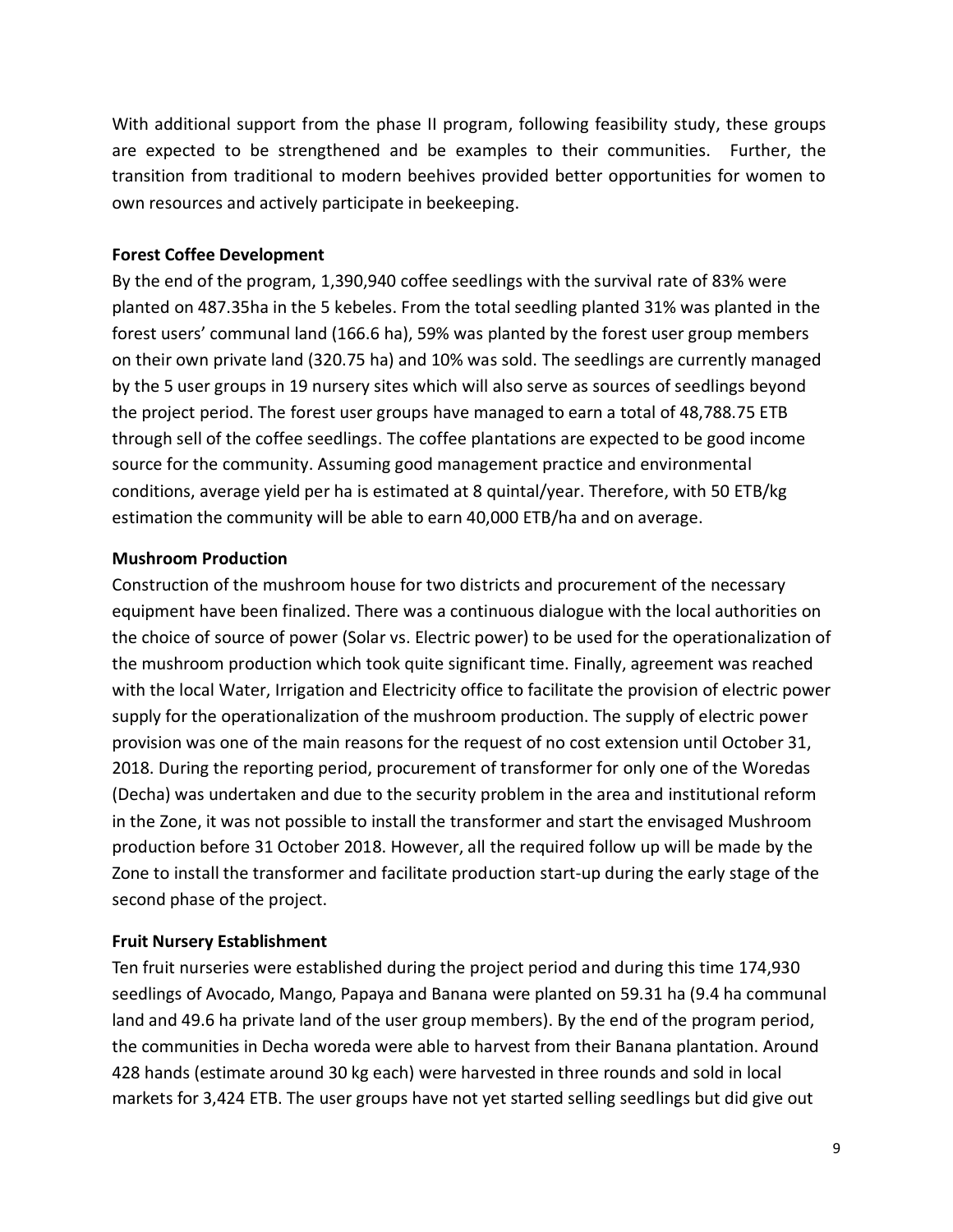various fruit seedlings to individuals as a marketing strategy which has led to high demand within the woreda. As a result, they will soon start selling fruit seedlings in addition to the fruits to supplement their livelihood. In the project area, both the banana seedlings and fruits are currently mainly supplied from Arbaminch. Therefore, the user groups have the potential to take the advantage of supplying the fruit demand of the area at a competitive price.

#### **Spice plantation**

Three types of spices (Cardamom, Pepper and Ginger) have been planted on 16.3 ha of communal land and yield is expected the following year. The spices are planted in a land given to the user groups by the local government in Cheta, Telo and Chena woredas. As a result, the area is managed by and supports 300 local communities who are members of the user groups. Once the beneficiaries start harvesting the yield, it is expected to contribute to increased income and improved livelihoods of the beneficiaries. Challenges related to storage and access to market that were evidenced through other PFM groups engaged in spice plantation have been recognized and will be part of the feasibility study in the phase II program.

All the above livelihood interventions are also expected to have contribution to forest conservation. Most of the activities are done in the buffer zone and will minimize farm expansion into the core area. Further, ensuring community members have additional income source is likely to reduce their dependency on the forest resources, particularly timber extraction. The potential high price for forest honey and coffee can also increase the value of the forest in the eye of the communities further strengthening their need to conserve their forests.

The livelihood interventions, particularly coffee, and some fruit plantations require continuous management until the first yield which on average is three years. Thus, the management interventions will continue with technical support from the zone as well as in the second phase of the project. Lessons learned will be shared to other kebeles in the five woredas to ensure scaling up of activities based on results from the project.

**Capacity building:** Training on the integration of advanced and traditional Forest management was conducted and Training of Trainers on Result Based Management was provided for 60 experts (57 male and 3 female) from Bonga zone and the five project woredas. Further, eight different type of training manuals were prepared to provide training of trainers for 95 participants (86 male and 9 female) from the Woredas and Kebeles. The manuals prepared include coffee production & management; Spice production & management; fruit production & management; beekeeping management; trends in Forest management in kafa zone; participatory forest management and ffinancial management, accounting & reporting.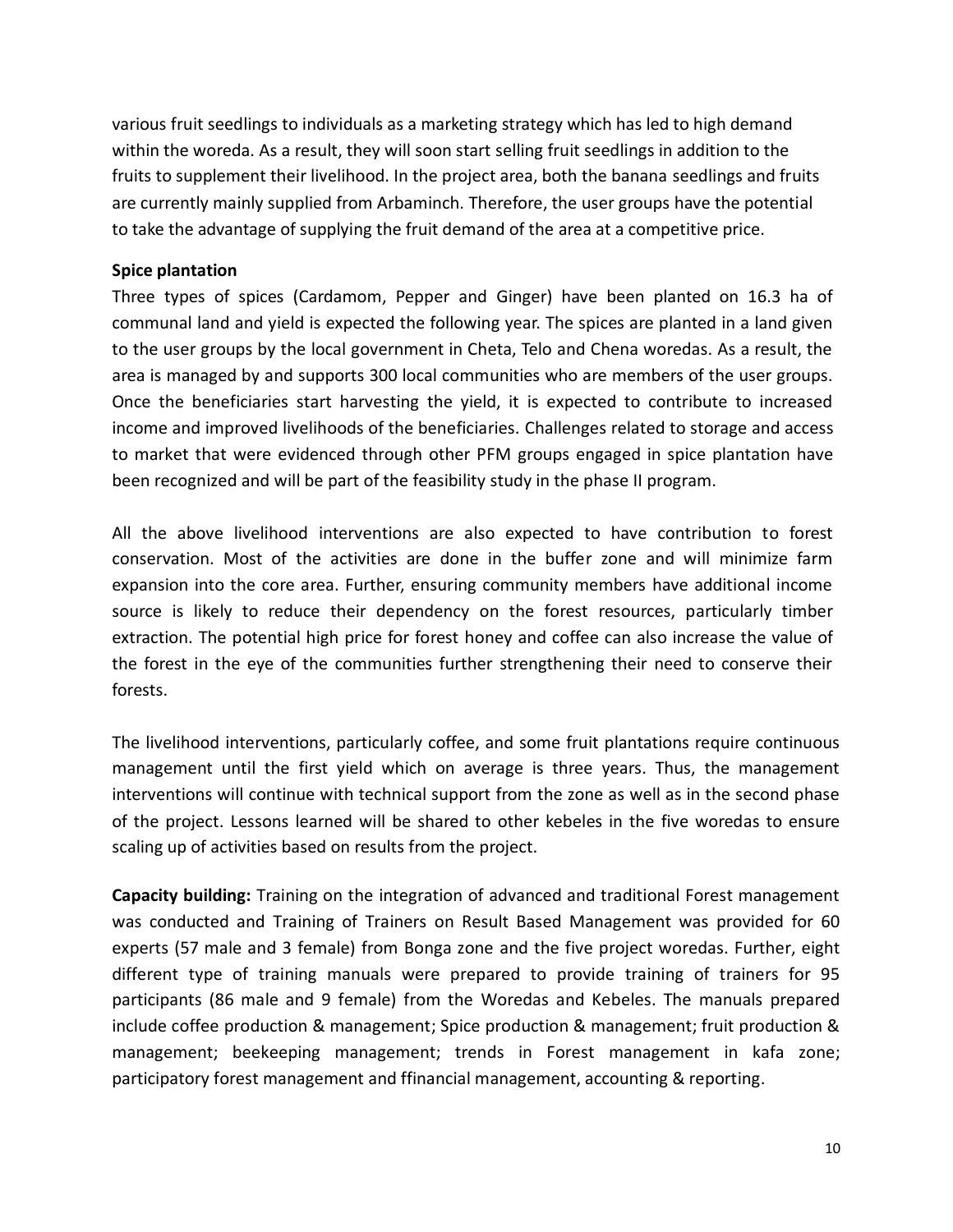This is expected to contribute increased understanding of forest management, improved planning, implementation (results based M&E), and results reporting of both zonal and Woreda level experts.

#### <span id="page-10-0"></span>**Outcome Three**

# **Strengthened government capacities to plan and report on green, climate resilient development results**

This outcome mainly focuses on building capacity to better plan; implement and monitor CRGE funded programs in CRGE units of federal ministries as well as regional and woreda levels. The capacity building efforts will also work towards better monitoring, evaluation and learning. The key interventions in this context include trainings particularly on planning, proposal preparation, management including performance and financial management, reporting, and M&E. The effects of this outcome is expected to have positive effects on the two other outcomes in terms of effectiveness and efficiency of funds utilization but may also have a direct positive effect on the mainstreaming of the CRGE Facility's operation.

During the project implementation period, 13 capacity building trainings were provided to the experts and senior managements from CRGE line ministries who are engaged in planning and decision making including Ministry of Agriculture, Ministry of Water Irrigation and Electricity and Environment Forest and Climate Change Commission drawn from federal, regional and woreda level participants. Regional level capacity building training was also organized with Bureaus of Finance and Economic Development (BoFED) of six regions during the no cost extension period using the exchange rate gain of the project. During this period, the capacity building training was provided to a total of 2330 experts since November 2015 up until 31 October 2018. The capacity building training is expected to enhance the institutional capacity of the CRGE line ministries and their respective counterparts at regional and woreda levels and heighten the technical skill of decision makers in planning and reporting on climate resilient development and green growth. The training workshops were designed in a progressive way starting from key concepts and national strategies on climate change adaptation and mitigation, result based management and reporting, gender and environmental and social safeguards frameworks and culminating in understanding how to mainstream climate change into the different sectors planning and implementation.

Further, Similar capacity building training was also provided to 54 parliamentarians to improve their knowledge on climate change and sustainable development so that policy/decision makers can have better understanding of how to support the adaptation and resilience capacities of communities and individuals to the effects of climate change and other shocks.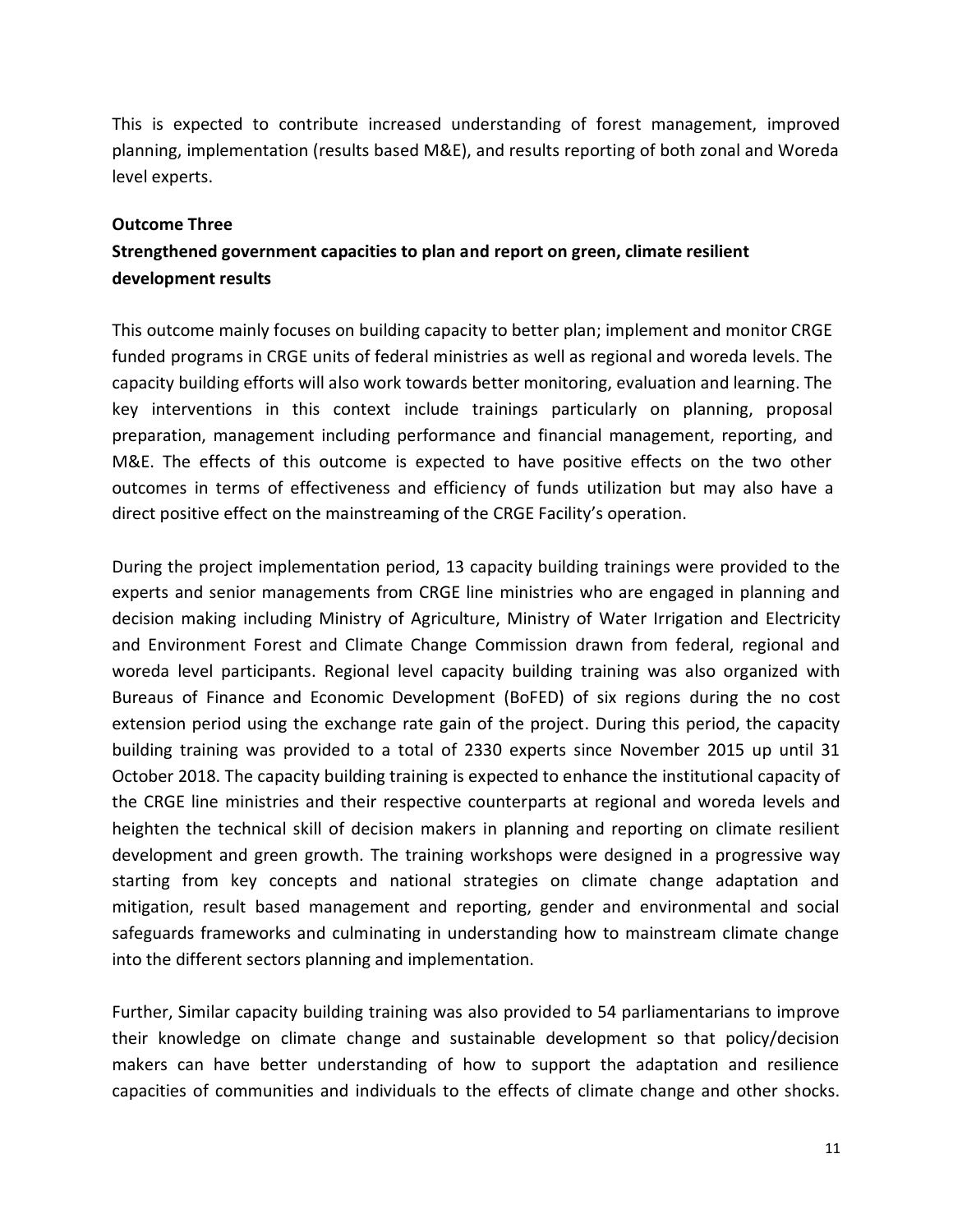The participants of the training include chairs and vice chairs of the 16 standing committee of parliamentarians.

As part of strengthening the capacity in submitting and preparing financing proposals, feasibility study for the funding proposal submitted to the GCF on sustainable cities and baseline report for the Adaptation fund project of the CRGE Facility were prepared through commissioning consultants using financial resource from this project which contributed towards the resource mobilization effort of the CRGE Facility. Moreover, capacities of eight senior levels MoF staff were strengthened on Project Management through a training on Advanced Senior Project Management. Further, six days capacity building training was organized for 11 technical experts on improving result based report writing skills. Hence, as a result of the different interventions the monitoring and reporting capacity of the CRGE Facility and CRGE line ministries has been improved.

A progress summary of the project is provided in annex 2.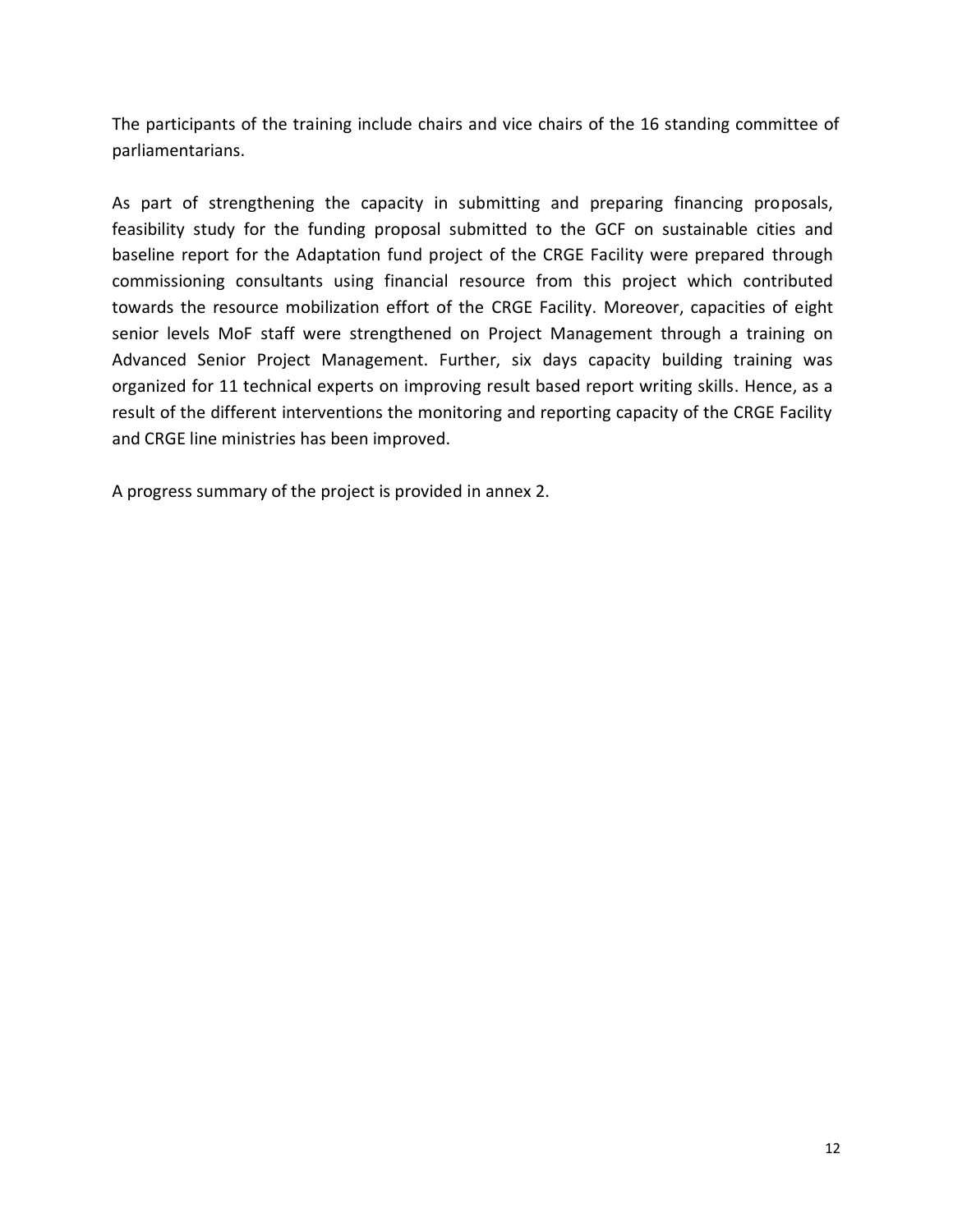# <span id="page-12-0"></span>**SECTION B. FINANCIAL UPDATE**

| Outcome                                                                     | Allocation<br>(ETB) | Disbursement<br>(ETB) | <b>Utilization</b><br>(ETB) | Remarks                                                                                                                      |
|-----------------------------------------------------------------------------|---------------------|-----------------------|-----------------------------|------------------------------------------------------------------------------------------------------------------------------|
| Outcome 2.1:<br>Watershed<br>management and<br>climate smart<br>Agriculture | 48,377,360.00       | 48,377,360.00         | 48,377,360.00               | The project has implemented<br>all the planned interventions<br>under this outcome and the<br>financial utilization is 100%. |
| Outcome 2.2: Forest<br>Management,<br>protection and re-<br>establishment   | 20,000,000.00       | 20,000,000.00         | 19,999,571.55               | All the planned interventions<br>are implemented. There is<br>remaining balance of 428.45<br>ETB.                            |
| Outcome 2.3 Planning<br>Capacity of the CRGE<br>Facility                    | 18,584,430.00       | 18,584,430.00         | 18,584,430.00               | The exchange rate gain and<br>the remaining budget during<br>the third no cost extension<br>period is fully utilized.        |

# <span id="page-12-1"></span>**SECTION C: CHALLENGES**

The major challenges encountered during project implementation includes:

- Delay in financial and substantive reports from region and woreda levels as well as from the federal IEs;
- Continuous institutional reforms and staff turnover at various levels;
- Delay in commencement of the project;
- Procurement delays;
- Inadequate Logistics capacity: the zone and woreda team reported lack of computers and vehicle as major logistic challenges; and
- The security problem in some of the woredas.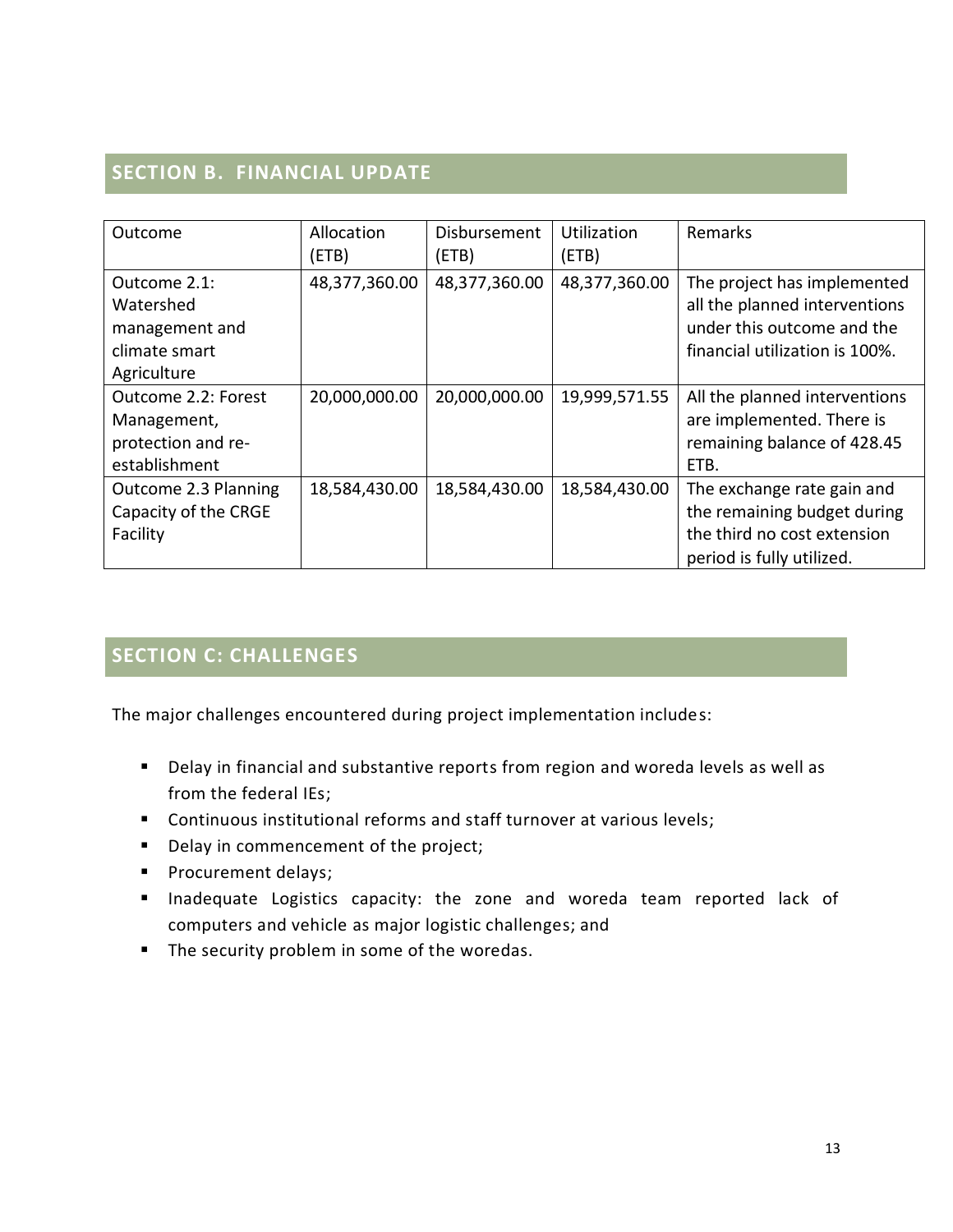# <span id="page-13-0"></span>**SECTION D: LESSONS LEARNED**

Key lessons learned during the project implementation are:

- The importance of integrated approach for climate smart agriculture and forestry interventions to be implemented in the same watershed for greater result in livelihood improvement, ecosystem services and carbon sequestration;
- The importance of using channel one financial management system where the project fund will be dispersed from Ministry of finance to the designated CRGE Accounts of Bureaus of Finance and Economic Development (BoFED) at the regional level and CRGE Woreda Office of Finance and Economic Development at the woreda level on a regular level. This has improved the efficiency of project implementation and financial management.
- The importance of a capacity component in project development. The project has improved institutional capacity in monitoring and reporting on results. However, there are still gaps in relation to project management, quality of reports and M&E feedbacks as well as development of emissions measurement system;
- The need for the development of baseline and feasibility assessment of a project before the design of project interventions; and
- The need to engender the full project cycle management.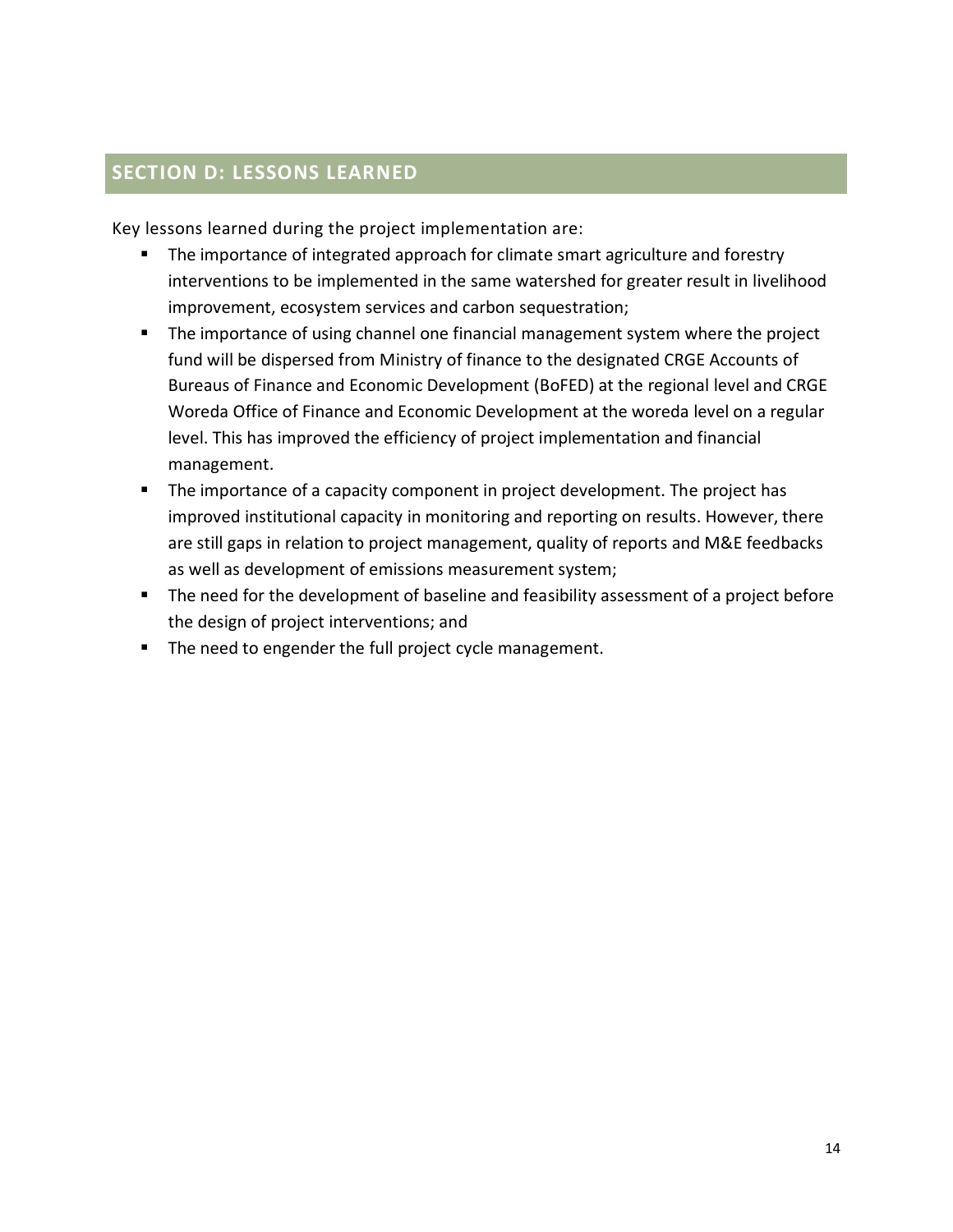# <span id="page-14-0"></span>**ANNEX 1: BENEFICIARY TESTIMONY**

**Testimonial:** a female headed household farmer from Endamehoni Woreda, Tigray Region, **Name:** Azimera Kahisay **Age:** 40 **Marital Status:** married **No. of Children:** 5

Azimera Kahisay has been married for 20 years but she has been the head (leader) of her family and get help from her husband in activities such as ploughing and rearing animals. One of her children is male and three of her children are female and their age lies from 5 up to 20 years old. Her children are attending their education including the later childhood one attending at zero class by now. The first daughter has reached  $10<sup>th</sup>$  grade.



Prior to the project, Azimera Kahisay was using inputs from any market and the cooperatives such as fertilizer, improved seed and technical support but not in sufficient manner. "But now, things have changed" as Azimera Kahisay explained "After the project has introduced to my Kebele, my life is changing as a result of different crop and livestock practices". She received improved wheat seeds and Apple fruit, 12 sheep and also trainings on honey production and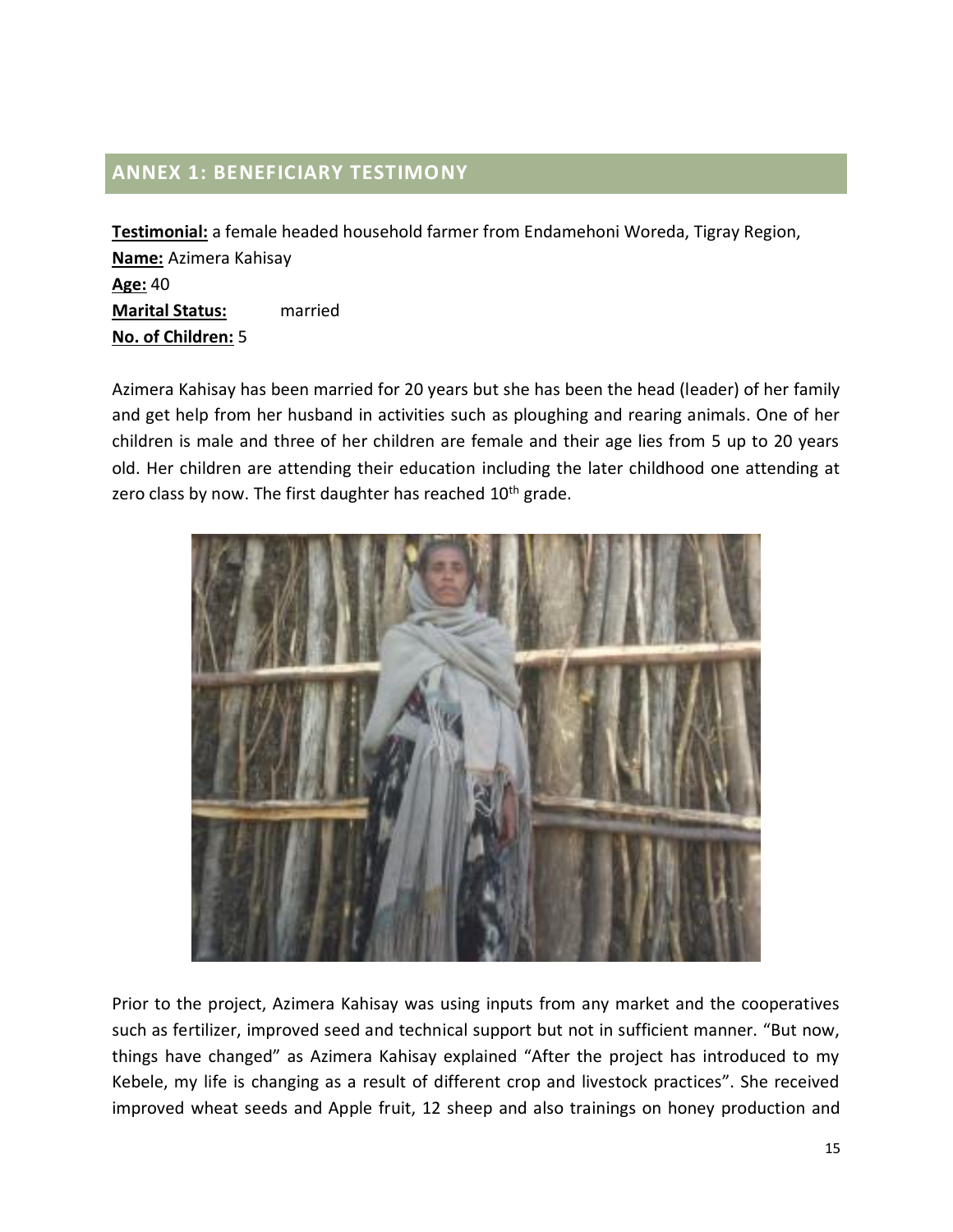the use of apiculture equipment. Further, in return to her participation in the soil and water conservation at the watershed, she was paid monthly income as wage which has improved her livelihood.

As a result of improved inputs and improved techniques, Azimera explained that she managed to get good harvest which is about two fold of the previous harvest before the project and became the owner of 8 modern hives, 2 dairy cow, 12 sheep, 3 oxen and a house with three classes in town.

**Testimonial:** A Male farmer from Dawunt Woreda, Amhara Region, life changing **Name:** Kasa Getu **Age:** 42 **Marital Status:** Married **No. of Children:** 7

Kasa has been married for 28 years and has been the head of the household. Four of his children are male and 3 are female. Prior to the project, Kasa was using his farmland for share cropping as he could not afford to purchase seeds and fertilizers and the income from sharecropping was not enough to fulfill the needs of his household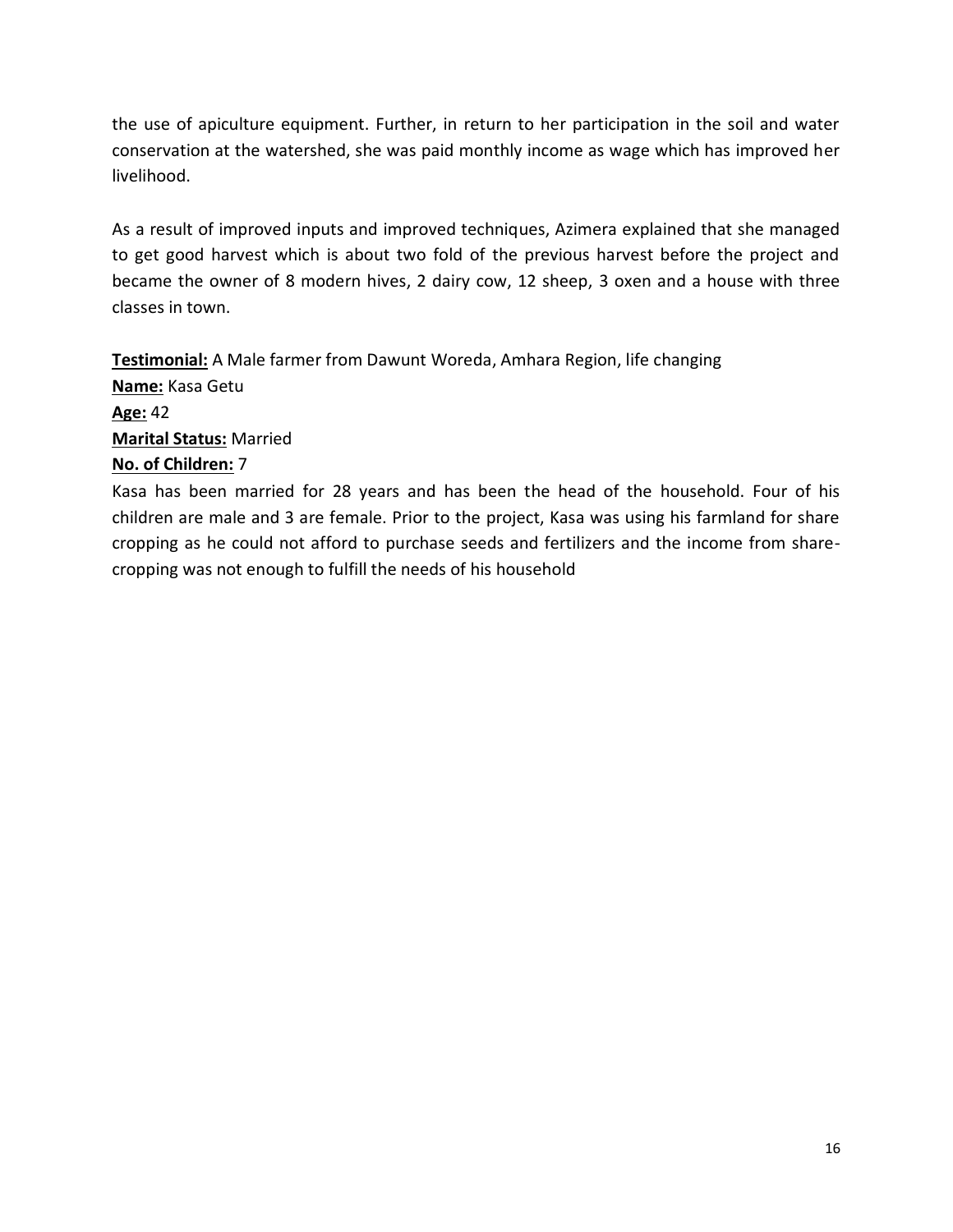

However, the project has brought about positive changes and Kasa explained "After the project came to our Kebele, my livelihood has improved. Through the project, I have received improved wheat seeds and fertilizers and improved livestock breed"

As a result, "I got a good harvest which is about four fold of the previous. Now I can fully cover the consumption needs of my family and my monthly income has increased" Kasa concluded by stating that "the project is life changing for me and I wish all other men in our Kebele get the opportunity to improve their livelihood like me."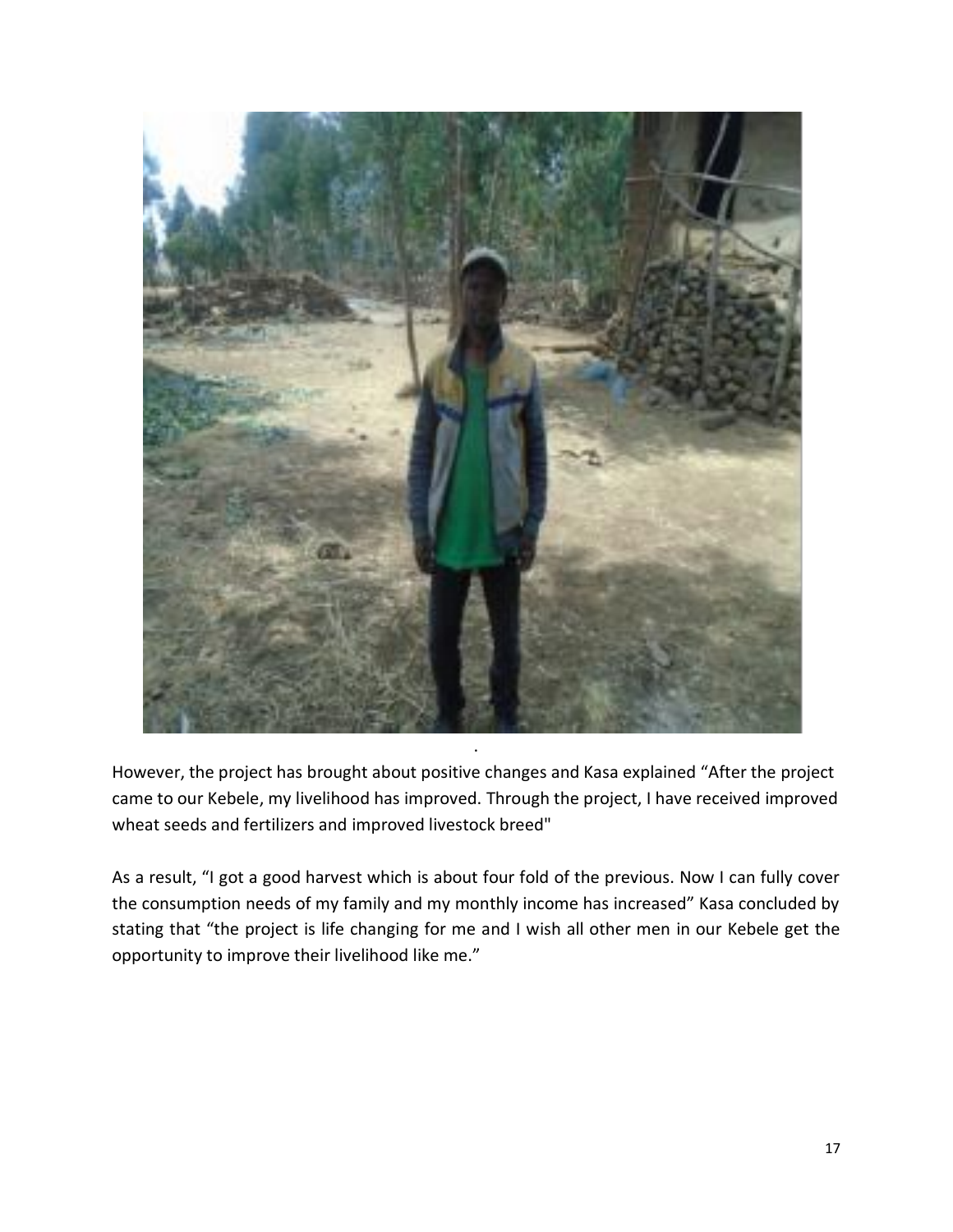# **ANNEX 2- PROJECT PROGRESS SUMMARY**

<span id="page-17-0"></span>

| <b>Result Areas</b>              | <b>Indicators</b>                                | <b>Achievements by 31 October</b>                                                                                              | <b>Remark</b>                       |
|----------------------------------|--------------------------------------------------|--------------------------------------------------------------------------------------------------------------------------------|-------------------------------------|
|                                  |                                                  | 2018                                                                                                                           |                                     |
|                                  |                                                  | Engagement Objective 2: To strengthen the Government of Ethiopia's efforts to mainstream and implement CRGE initiatives in the |                                     |
| agriculture and forestry sectors |                                                  |                                                                                                                                |                                     |
| Outcome 2.1: Community           | About 4,274.7 ha watershed                       | As planned 4,274.7 ha of                                                                                                       | The project has implemented all the |
| based (1) watershed              | area will covered by                             | watershed area were covered by                                                                                                 | planned interventions at watershed  |
| management enhanced and          | integrated natural resources                     | integrated natural resources                                                                                                   | and farm level                      |
| (2) Climate Smart crop and       | management activities and                        | management and various                                                                                                         |                                     |
| livestock production             | various climate smart                            | climate smart agriculture                                                                                                      |                                     |
| practices and irrigation         | agriculture interventions of                     | interventions out of which:                                                                                                    |                                     |
| systems adopted and              | which about 1,732ha of land<br>put under various | 1,732ha of land put<br>$\bullet$                                                                                               |                                     |
| productivity increased           |                                                  | under various community                                                                                                        |                                     |
|                                  | community based<br>watershed management          | based watershed                                                                                                                |                                     |
|                                  | practice.                                        | management practice                                                                                                            |                                     |
|                                  |                                                  | and;                                                                                                                           |                                     |
|                                  |                                                  | 2,542.7 ha of land was                                                                                                         |                                     |
|                                  |                                                  | covered by various                                                                                                             |                                     |
|                                  |                                                  | climate smart crop and                                                                                                         |                                     |
|                                  |                                                  | livestock interventions                                                                                                        |                                     |
|                                  | 1,885 households adopted                         |                                                                                                                                | The achievement is about 100%       |
|                                  | Climate Smart crop and                           | As per the plan, 1,885                                                                                                         | compared to the target.             |
|                                  | livestock production                             | households of smallholder                                                                                                      |                                     |
|                                  |                                                  | farmers adopted the CSA                                                                                                        |                                     |
|                                  |                                                  | practices and benefited from                                                                                                   |                                     |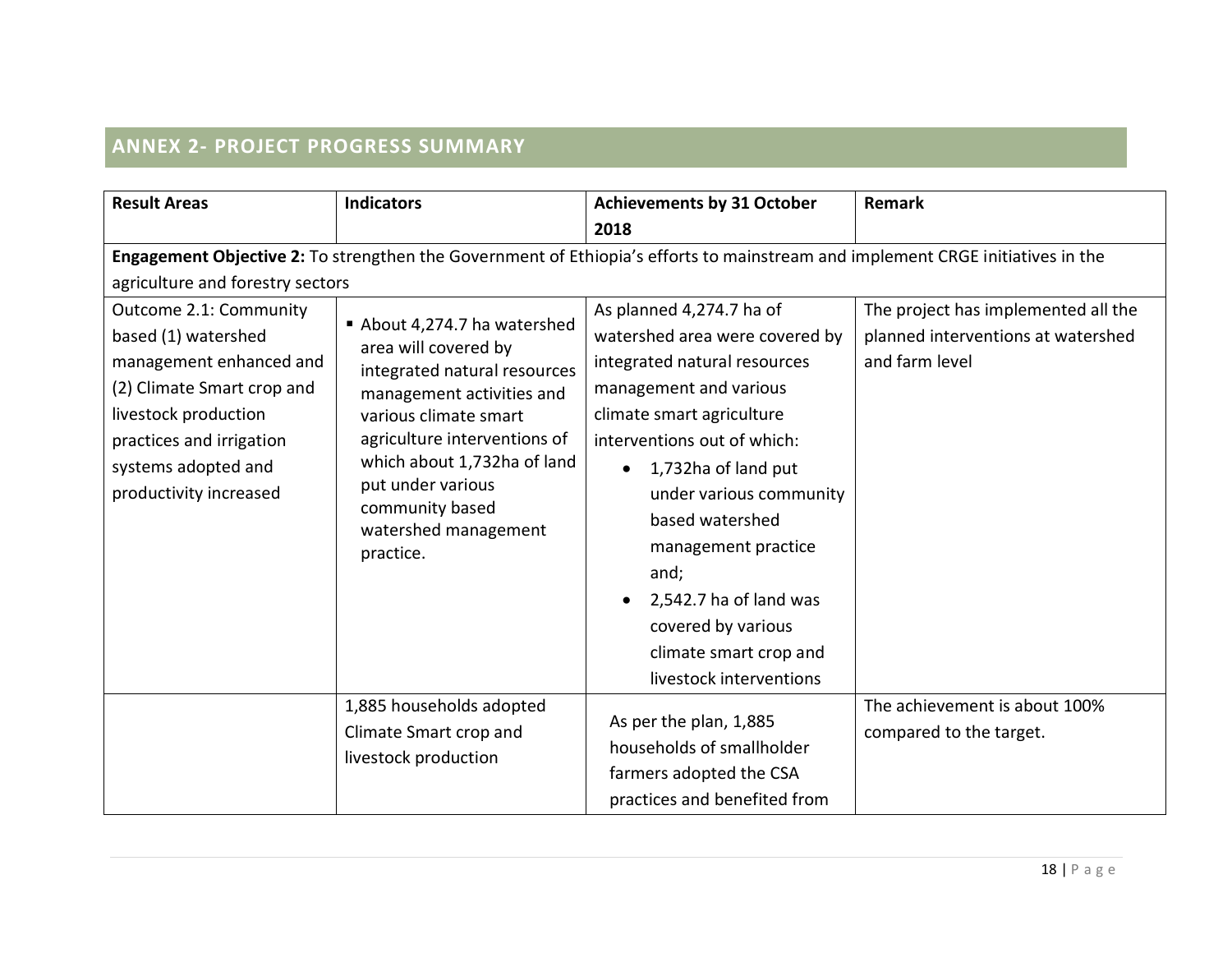| <b>Result Areas</b> | <b>Indicators</b>                                                                                                                                                                                  | <b>Achievements by 31 October</b>                                                                                                                          | <b>Remark</b>                                                                                                                                                                                                                                                                                                                                                                                                                                                                                                                                                                                                    |
|---------------------|----------------------------------------------------------------------------------------------------------------------------------------------------------------------------------------------------|------------------------------------------------------------------------------------------------------------------------------------------------------------|------------------------------------------------------------------------------------------------------------------------------------------------------------------------------------------------------------------------------------------------------------------------------------------------------------------------------------------------------------------------------------------------------------------------------------------------------------------------------------------------------------------------------------------------------------------------------------------------------------------|
|                     |                                                                                                                                                                                                    | 2018                                                                                                                                                       |                                                                                                                                                                                                                                                                                                                                                                                                                                                                                                                                                                                                                  |
|                     |                                                                                                                                                                                                    | the integrated natural                                                                                                                                     |                                                                                                                                                                                                                                                                                                                                                                                                                                                                                                                                                                                                                  |
|                     |                                                                                                                                                                                                    | resources management as well                                                                                                                               |                                                                                                                                                                                                                                                                                                                                                                                                                                                                                                                                                                                                                  |
|                     |                                                                                                                                                                                                    | as various climate smart                                                                                                                                   |                                                                                                                                                                                                                                                                                                                                                                                                                                                                                                                                                                                                                  |
|                     |                                                                                                                                                                                                    | agriculture interventions. On                                                                                                                              |                                                                                                                                                                                                                                                                                                                                                                                                                                                                                                                                                                                                                  |
|                     |                                                                                                                                                                                                    | the other hand, a total of                                                                                                                                 |                                                                                                                                                                                                                                                                                                                                                                                                                                                                                                                                                                                                                  |
|                     |                                                                                                                                                                                                    | 12,374 members of the                                                                                                                                      |                                                                                                                                                                                                                                                                                                                                                                                                                                                                                                                                                                                                                  |
|                     |                                                                                                                                                                                                    | households and community                                                                                                                                   |                                                                                                                                                                                                                                                                                                                                                                                                                                                                                                                                                                                                                  |
|                     |                                                                                                                                                                                                    | members have indirectly                                                                                                                                    |                                                                                                                                                                                                                                                                                                                                                                                                                                                                                                                                                                                                                  |
|                     |                                                                                                                                                                                                    | benefited from the project.                                                                                                                                |                                                                                                                                                                                                                                                                                                                                                                                                                                                                                                                                                                                                                  |
|                     | 0.087 Mt tons of CO2e GHG<br>emissions reduced in 8<br>Woredas through SLM,<br>climate smart crop production<br>and climate smart livestock<br>development in 18 months<br>vis-a-vis the baseline. | 0.025 Mt CO2-e of greenhouse<br>gases is sequestered and<br>reduced by the project areas<br>as a result of the climate smart<br>agriculture interventions. | The findings of the project post<br>assessment report has indicated that<br>the actual greenhouse gases<br>sequestered is 0.025 Mt CO2. The<br>major disparity between the actual<br>and expected figure is due to problem<br>in target setting. The actual size of the<br>water shade is 4,274.7 ha but the<br>target size of water shade which was<br>used for setting target for this<br>indicator was 14,800. Further, most of<br>the soil and water conservation<br>interventions for watershed<br>management focus on physical soil<br>and water conservation (SWC)<br>structures and plantation different |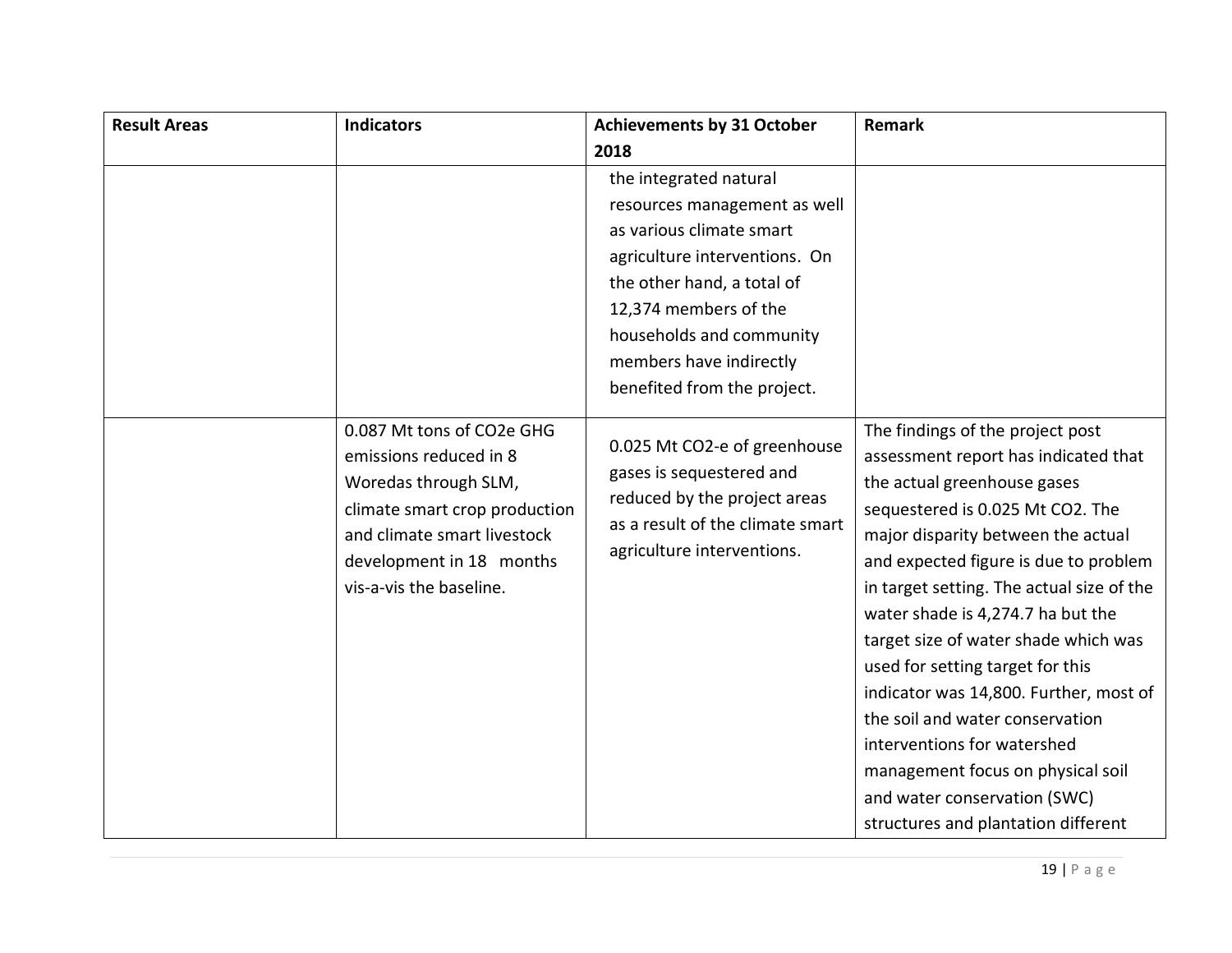| <b>Result Areas</b>                                                                                                                                           | <b>Indicators</b>                                                                                                                                                                                                                                                                                                                           | <b>Achievements by 31 October</b>                                                                                                                                                                                                                                                                                                                                                                                                   | <b>Remark</b>                                                                                                                                                                                                                                                                                                                                                                                                                                                           |
|---------------------------------------------------------------------------------------------------------------------------------------------------------------|---------------------------------------------------------------------------------------------------------------------------------------------------------------------------------------------------------------------------------------------------------------------------------------------------------------------------------------------|-------------------------------------------------------------------------------------------------------------------------------------------------------------------------------------------------------------------------------------------------------------------------------------------------------------------------------------------------------------------------------------------------------------------------------------|-------------------------------------------------------------------------------------------------------------------------------------------------------------------------------------------------------------------------------------------------------------------------------------------------------------------------------------------------------------------------------------------------------------------------------------------------------------------------|
|                                                                                                                                                               |                                                                                                                                                                                                                                                                                                                                             | 2018                                                                                                                                                                                                                                                                                                                                                                                                                                |                                                                                                                                                                                                                                                                                                                                                                                                                                                                         |
|                                                                                                                                                               |                                                                                                                                                                                                                                                                                                                                             |                                                                                                                                                                                                                                                                                                                                                                                                                                     | forage and fodders improving the<br>livestock feeds in the project.<br>Therefore, one of the key lessons<br>drawn from the project on this regard<br>is the importance of integrated<br>approach for climate smart agriculture<br>and forestry interventions to be<br>implemented in the same watershed<br>for greater result in livelihood<br>improvement and ecosystem services<br>and carbon sequestration                                                           |
| Outcome 2.2: Selected<br>forests are protected, re-<br>established and/or<br>sustainably managed to<br>provide ecosystem services<br>and carbon sequestration | Cumulative area of (individual<br>& communal) land under<br>sustainable, climate smart,<br>land management plans<br>disaggregated by:<br>Protected (50%); 210,000<br>hectares of land<br>Under improved forest<br>management systems on<br>200, 000 hectares of land.<br>The local bylaws<br>established, and the PFM<br>members livelihood | The project has contributed to<br>the protection of 25,000<br>hectares of biosphere area of the<br>core zone from deforestation<br>and illegal encroachment and a<br>protection of 80,000 hectares of<br>buffer zones through the<br>combined and participatory<br>interventions. The achievement<br>of the project to this end is<br>therefore about 100% compared<br>with the target of protecting<br>105,000 ha (i.e. 50% of the | Most of the planned project activities<br>are completed but operationalization<br>of some of the interventions and<br>delivery of yield is expected to be<br>realized in the coming three years<br>during the second phase of the<br>project.<br>There was a continuous dialogue with<br>the local authorities on the choice of<br>source of power (Solar Vs Electric<br>power) to be used for the<br>operationalization of the mushroom<br>production which took quite |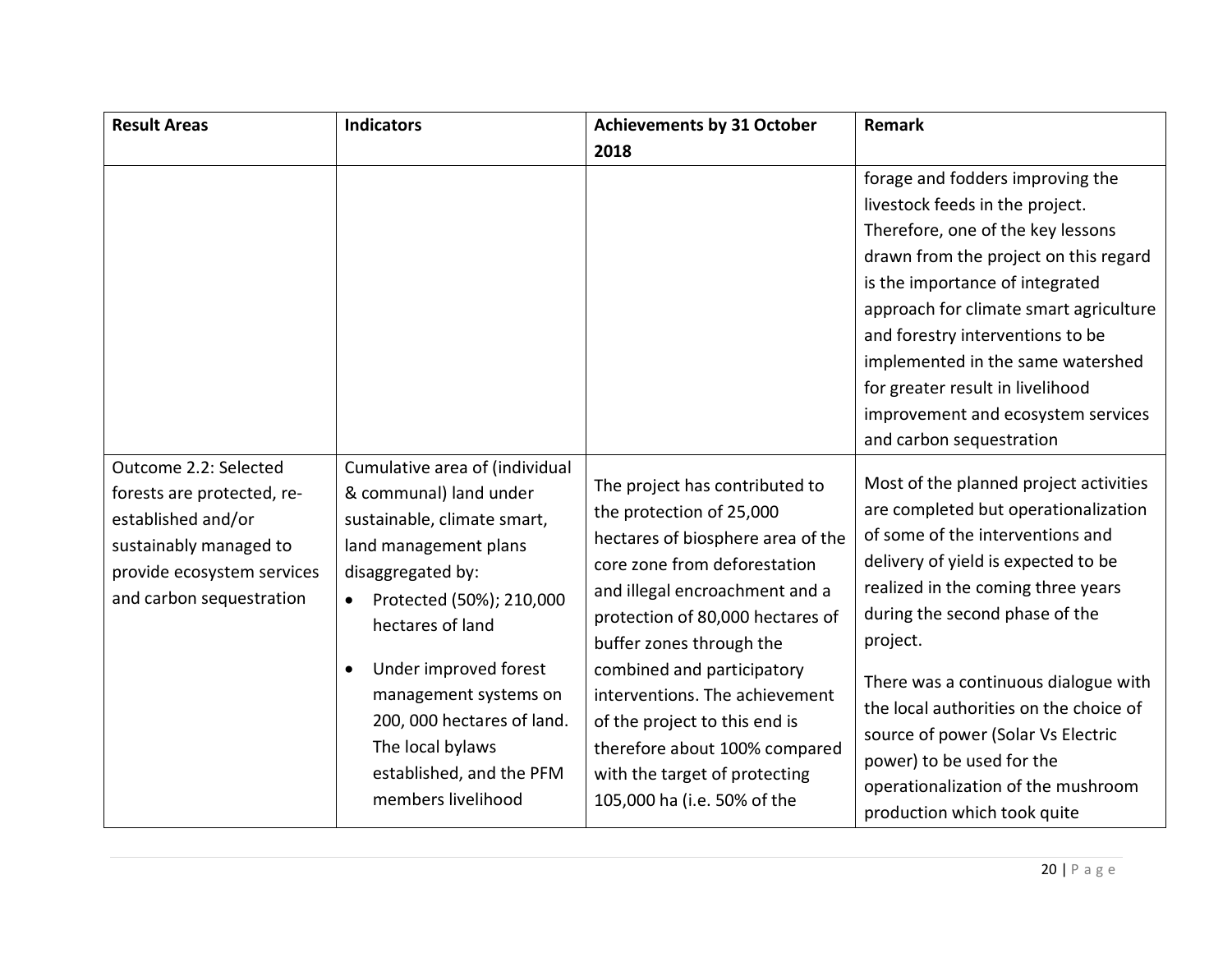| transformed | 2018<br>210,000 ha);<br>The project has provided<br>alternative livelihood options for<br>the local community members<br>by creating employment<br>opportunities for 2000 local<br>community members;                                                                                                                                                                                                            | significant time. Finally, agreement<br>was reached with the local Water,<br>Irrigation and Electricity office to<br>facilitate the provision of electric<br>power supply for the<br>operationalization of the mushroom<br>production which being one of the                                                                                                                                                                                                                                                                                                                                       |
|-------------|------------------------------------------------------------------------------------------------------------------------------------------------------------------------------------------------------------------------------------------------------------------------------------------------------------------------------------------------------------------------------------------------------------------|----------------------------------------------------------------------------------------------------------------------------------------------------------------------------------------------------------------------------------------------------------------------------------------------------------------------------------------------------------------------------------------------------------------------------------------------------------------------------------------------------------------------------------------------------------------------------------------------------|
|             |                                                                                                                                                                                                                                                                                                                                                                                                                  |                                                                                                                                                                                                                                                                                                                                                                                                                                                                                                                                                                                                    |
|             | Tree plantation and natural<br>regeneration in the buffer &<br>transition zones of the biosphere<br>were well promoted by the local<br>communities;<br>Local community bylaws were<br>developed for the five project<br>woredas and PFM graduation<br>was conducted in one of the<br>woreda (Chata woreda which<br>has four PFM). These systems<br>together have contributed to<br>reduce pressure on the forest | main reasons for the request of no<br>cost extension up to October 31, 2018<br>to facilitate the supply electric power<br>provision. During the reporting<br>period, procurement of transformer<br>for only one of the Woreda (Decha)<br>was undertaken and due the security<br>problem in the area and institutional<br>reform in the Zone, it was not possible<br>to install the transform and start the<br>envisaged Mushroom production<br>before 31 October 2018. However, all<br>the required follow up will be made<br>by Zone to install the transformer<br>before the commencement of the |
|             | resources and improved<br>management of the forest;                                                                                                                                                                                                                                                                                                                                                              | second phase of the project.<br>Understanding was also reached with<br>Danish Embassy and MoF to take the                                                                                                                                                                                                                                                                                                                                                                                                                                                                                          |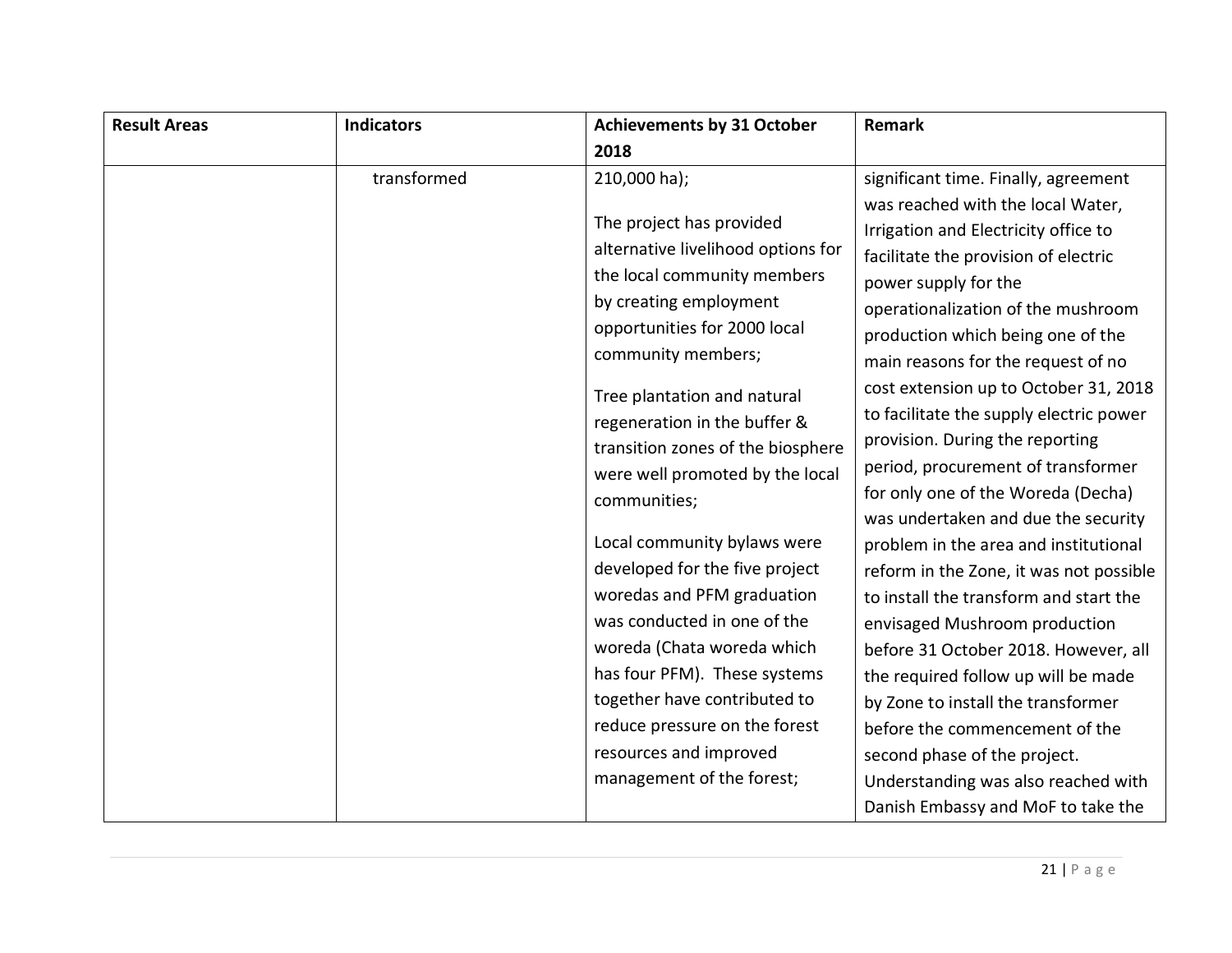| <b>Result Areas</b> | <b>Indicators</b>                                                                    | <b>Achievements by 31 October</b>                                                                                                                                                                                                                     | <b>Remark</b>                                                                                                                                                                                                                                                                                                                                 |
|---------------------|--------------------------------------------------------------------------------------|-------------------------------------------------------------------------------------------------------------------------------------------------------------------------------------------------------------------------------------------------------|-----------------------------------------------------------------------------------------------------------------------------------------------------------------------------------------------------------------------------------------------------------------------------------------------------------------------------------------------|
|                     |                                                                                      | 2018                                                                                                                                                                                                                                                  |                                                                                                                                                                                                                                                                                                                                               |
|                     |                                                                                      | The PFM members have been<br>shifting their daily income from<br>selling of fuel wood to generate<br>income from livelihood<br>enhancement activities by<br>engaging as daily laborer and<br>benefiting from livelihood<br>improvement interventions; | lesson learned from mushroom<br>production in Decha woreda and<br>replicate to the other woreda in the<br>second phase of the project.<br>Coffee plantation, a fruit development<br>and spice development activity<br>requires continuous protection and<br>management activities until providing<br>the first yield which mostly takes three |
|                     |                                                                                      | Forest coverage in the core,<br>buffer and transitional zones<br>increased and carbon<br>sequestration enhanced;<br>Threatened endemic and<br>indigenous plant species                                                                                | years. Thus, the management and<br>protection interventions will continue<br>in the second phase of the project.                                                                                                                                                                                                                              |
|                     |                                                                                      | restored and economically<br>important species promoted;<br>The livelihood of communities<br>who directly depend on the<br>forest improved.                                                                                                           |                                                                                                                                                                                                                                                                                                                                               |
|                     | Reduced carbon emissions by<br>413.58 Giga tone of carbon<br>dioxide per year/or the | Although it was planned to<br>undertake this assessment<br>report to determine the GHE                                                                                                                                                                | It is recalled that considering the<br>challenges of undertaking the                                                                                                                                                                                                                                                                          |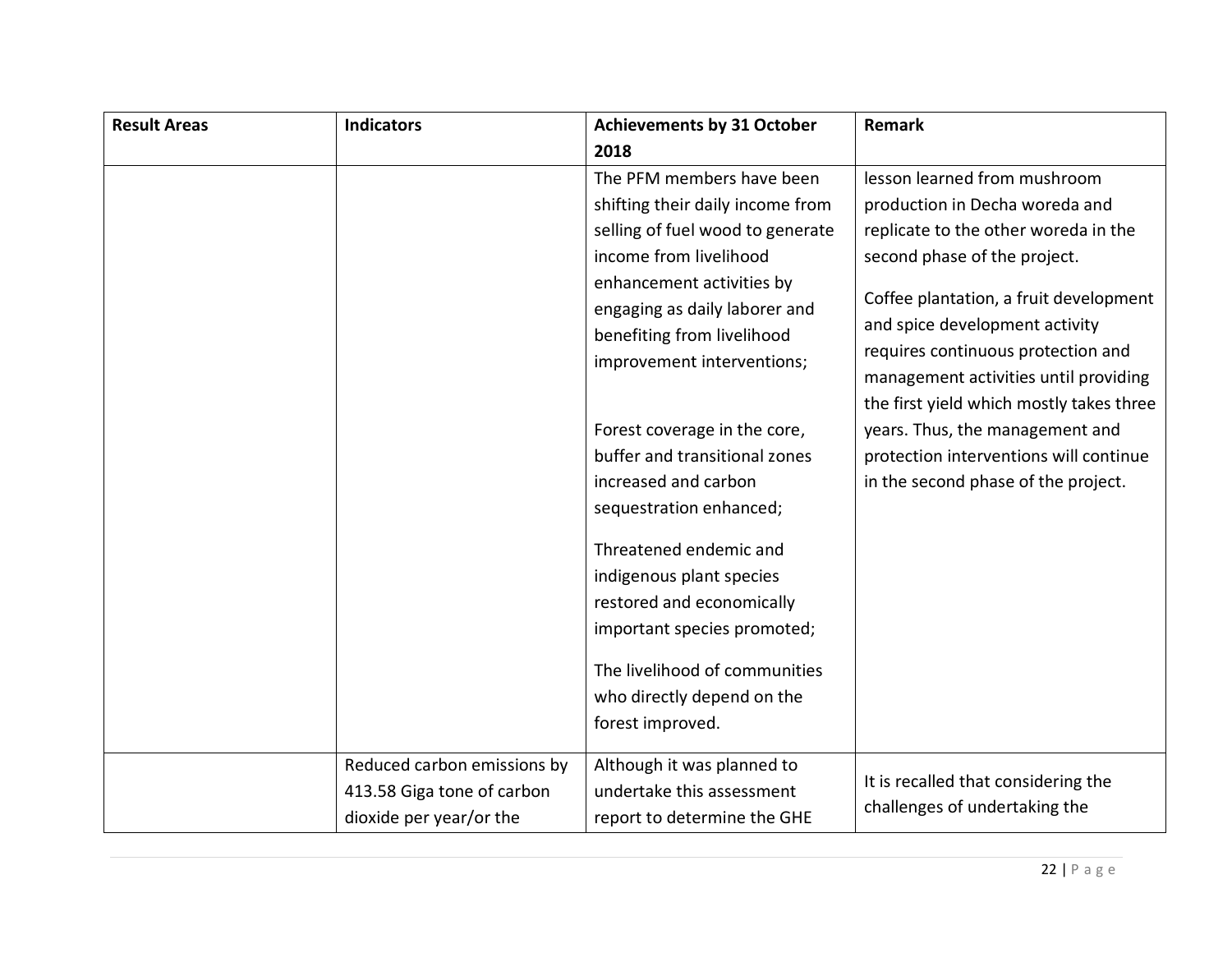| <b>Result Areas</b>       | <b>Indicators</b>              | <b>Achievements by 31 October</b>  | Remark                                  |
|---------------------------|--------------------------------|------------------------------------|-----------------------------------------|
|                           |                                | 2018                               |                                         |
|                           | relative increase of 113 Giga  | emission reduction during the      | assignment with in the remaining        |
|                           | tone of carbon in carbon       | second no cost extension period,   | budget and period of the project        |
|                           | sequestration per year at five | it was not possible to undertake   | implementation, this activity was not   |
|                           | districts level as a           | the report due to lack of baseline | part of the third no cost extension     |
|                           | consequence of gate funding.   | information, limited budget and    | action plan (July-October 2018).        |
|                           |                                | the security problem in Bonga      | Hence, it is not possible to report the |
|                           |                                |                                    | achievement of the project in this      |
|                           |                                |                                    | indicator. However, this activity is    |
|                           |                                |                                    | expected to be undertaken in the        |
|                           |                                |                                    | second phase of the project             |
| Outcome 2.3 Strengthened  | The four regions submit        | Thus far, 13 capacity building     |                                         |
| government capacities to  | financing proposals and        | trainings were provided to the     | All the planned capacity building       |
| plan and report on green, | reports of higher quality to   | experts and senior                 | interventions are implemented           |
| climate resilient         | the Federal Implementing       | managements from CRGE line         |                                         |
| development results       | Entities (sectoral ministries) | ministries. During this period,    |                                         |
|                           |                                | the capacity building training     |                                         |
|                           |                                | was provided to a total of 2330    |                                         |
|                           |                                | experts since November 2015        |                                         |
|                           |                                | up until 31 October 2018. The      |                                         |
|                           |                                | capacity building training is      |                                         |
|                           |                                | expected to enhance the            |                                         |
|                           |                                | institutional capacity of the      |                                         |
|                           |                                | CRGE line ministries and their     |                                         |
|                           |                                | respective counterparts at         |                                         |
|                           |                                | regional and woreda levels and     |                                         |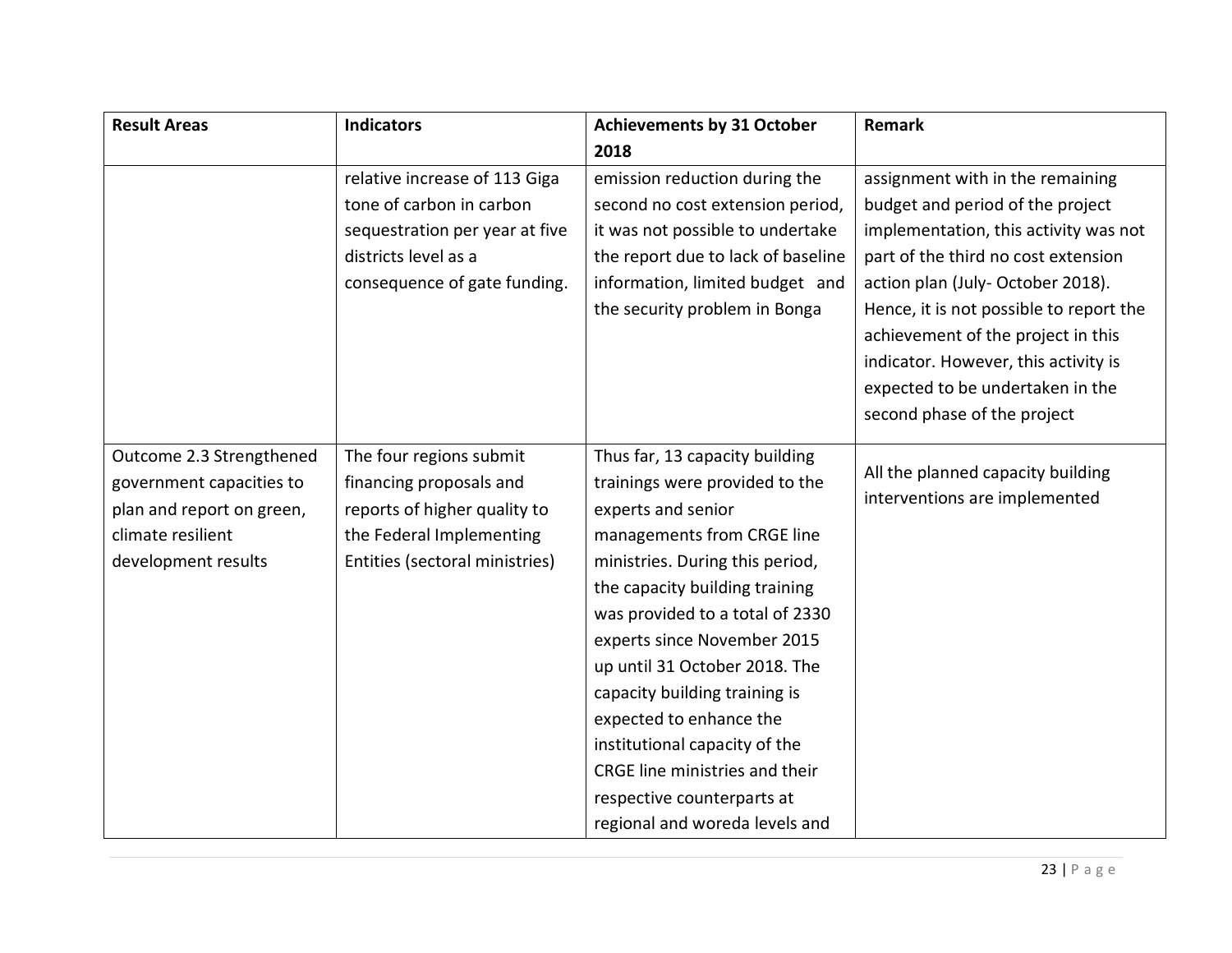| <b>Result Areas</b> | <b>Indicators</b> | <b>Achievements by 31 October</b>  | Remark |
|---------------------|-------------------|------------------------------------|--------|
|                     |                   | 2018                               |        |
|                     |                   | heighten the technical skill of    |        |
|                     |                   | decision makers in planning and    |        |
|                     |                   | reporting on climate resilient     |        |
|                     |                   | development and green growth.      |        |
|                     |                   | Similar capacity building training |        |
|                     |                   | was also provided to 54            |        |
|                     |                   | parliamentarians to improve        |        |
|                     |                   | their knowledge on climate         |        |
|                     |                   | change and sustainable             |        |
|                     |                   | development so that                |        |
|                     |                   | policy/decision makers can have    |        |
|                     |                   | better understanding of how to     |        |
|                     |                   | support the adaptation and         |        |
|                     |                   | resilience capacities of           |        |
|                     |                   | communities and individuals to     |        |
|                     |                   | the effects of climate change and  |        |
|                     |                   | other shocks. The participants of  |        |
|                     |                   | the training include chairs and    |        |
|                     |                   | vice chairs of the 16 standing     |        |
|                     |                   | committee of parliamentarians.     |        |
|                     |                   |                                    |        |
|                     |                   | Capacities of eight senior         |        |
|                     |                   | levels MoF staff were              |        |
|                     |                   | strengthened on Project            |        |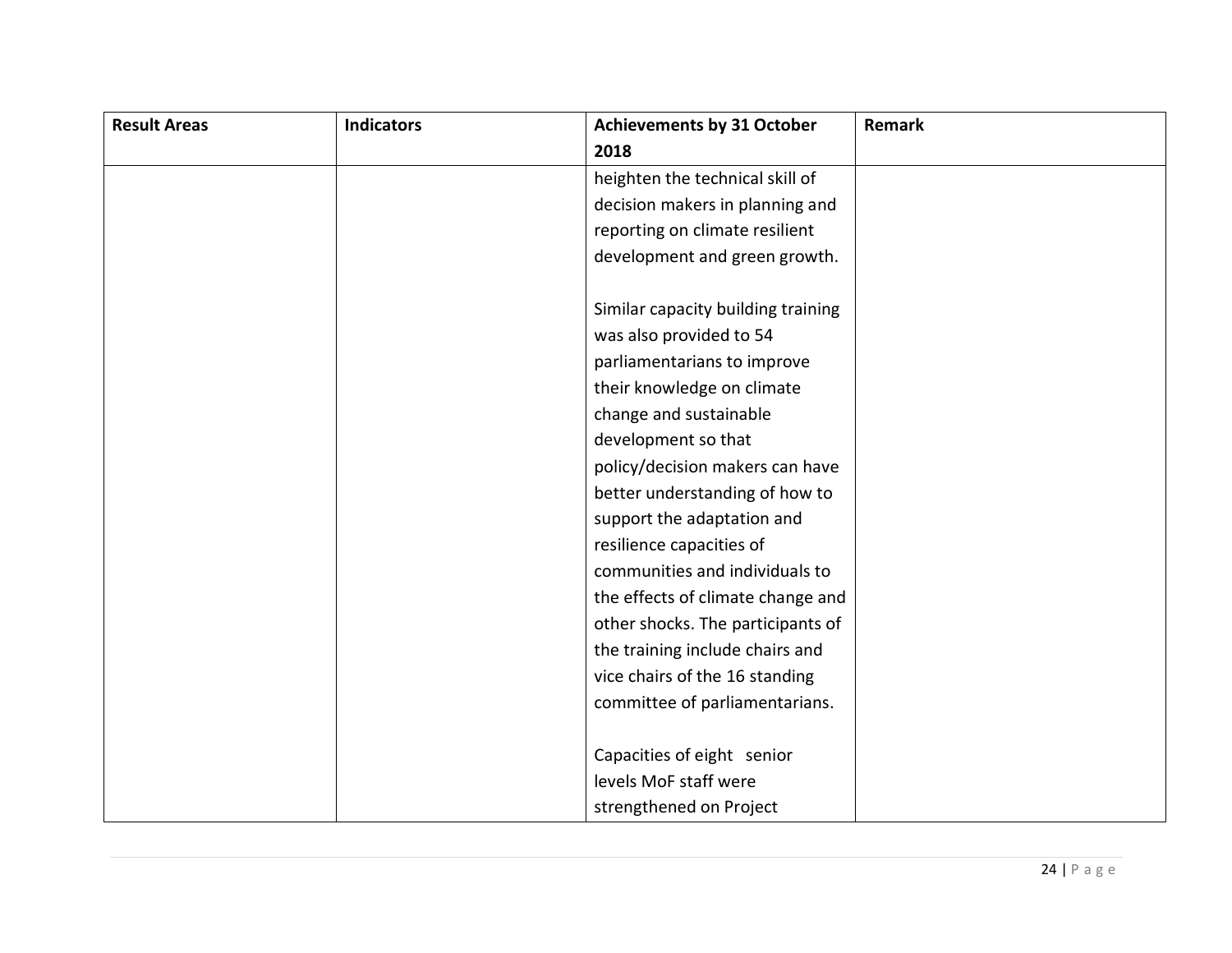| <b>Result Areas</b> | <b>Indicators</b>             | <b>Achievements by 31 October</b>  | Remark                                |
|---------------------|-------------------------------|------------------------------------|---------------------------------------|
|                     |                               | 2018                               |                                       |
|                     |                               | Management through a training      |                                       |
|                     |                               | on Advanced Senior Project         |                                       |
|                     |                               | Management. Further, six days      |                                       |
|                     |                               | capacity building training was     |                                       |
|                     |                               | organized for 11 technical         |                                       |
|                     |                               | experts on improving result        |                                       |
|                     |                               | based report writing skills.       |                                       |
|                     |                               | Feasibility study for the funding  |                                       |
|                     |                               | proposal submitted to the GCF      |                                       |
|                     |                               | on sustainable cities and          |                                       |
|                     |                               | baseline report for the            |                                       |
|                     |                               | Adaptation fund project of the     |                                       |
|                     |                               | CRGE Facility were prepared.       |                                       |
|                     |                               | Hence, as a result of the          |                                       |
|                     |                               | different interventions the        |                                       |
|                     |                               | bankable proposal preparation      |                                       |
|                     |                               | and reporting capacity of the      |                                       |
|                     |                               | <b>CRGE Facility and CRGE line</b> |                                       |
|                     |                               | ministries has been improved.      |                                       |
|                     | The four regions monitor and  | Training of Trainers on Result     | As a result of the different          |
|                     | report according to plans and | <b>Based Management was</b>        | interventions the capacity of experts |
|                     | requirements of the CRGE      | provided to the project            | on report writing and submission of   |
|                     | Facility                      | implementing team in Bonga and     | technical and financial reports has   |